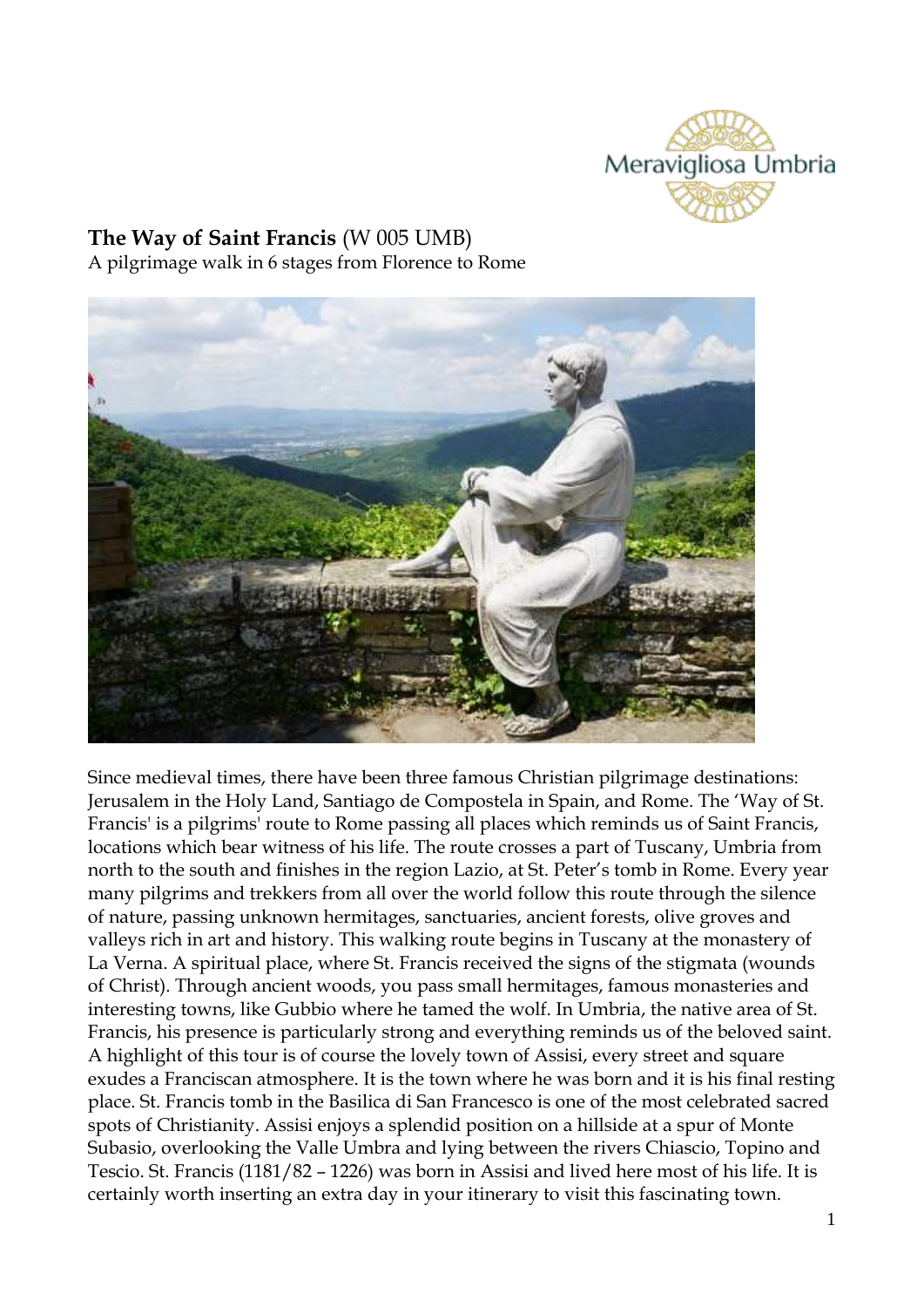Leaving Assisi you will walk through the wonderful countryside of Umbria, full of hills covered with woods, vineyards and olive groves. You will pass through medieval towns and villages such as Spello, Foligno, Trevi, Spoleto, Ferentillo and Arrone. You enter the region of Lazio and along the approach to Rome, the landscape becomes flatter, but not less exciting. On the last two days you will walk through Rome passing monuments, which are worth visiting, but the highlight will certainly be the Basilica of St. Peter, the final destination of this walking tour!



**Period**: Self-guided: daily from 1 April till end of October Guided: On request

**Participants**: Minimum 2 persons (solo traveller on request)

## **Difficulty:** Level 3,5

For walkers with experience and good physical condition. Routes through hilly landscapes and walking in middle mountainous terrain with significant up- and downhill walking. Daily distances between 14 and 28 km. An average of 3 km an hour. You will walk on footpaths, mountain tracks, forest trails and on quiet country roads.

Total km Florence-Rome: 532 km / 331 mi

I. Florence – La Verna 99 km / 61,5 mi (6 walking days) Stretch A: 70,4 km / 43,7 miles (5 walking days) Stretch B: 110 km / 63,4 miles (5 walking days) Stretch C: 67,4 km / 40,2 miles (4 walking days) Stretch D: 86,4 km / 53,7 miles (5 walking days) Stretch E: 108,4 km / 67,4 miles (6 walking days)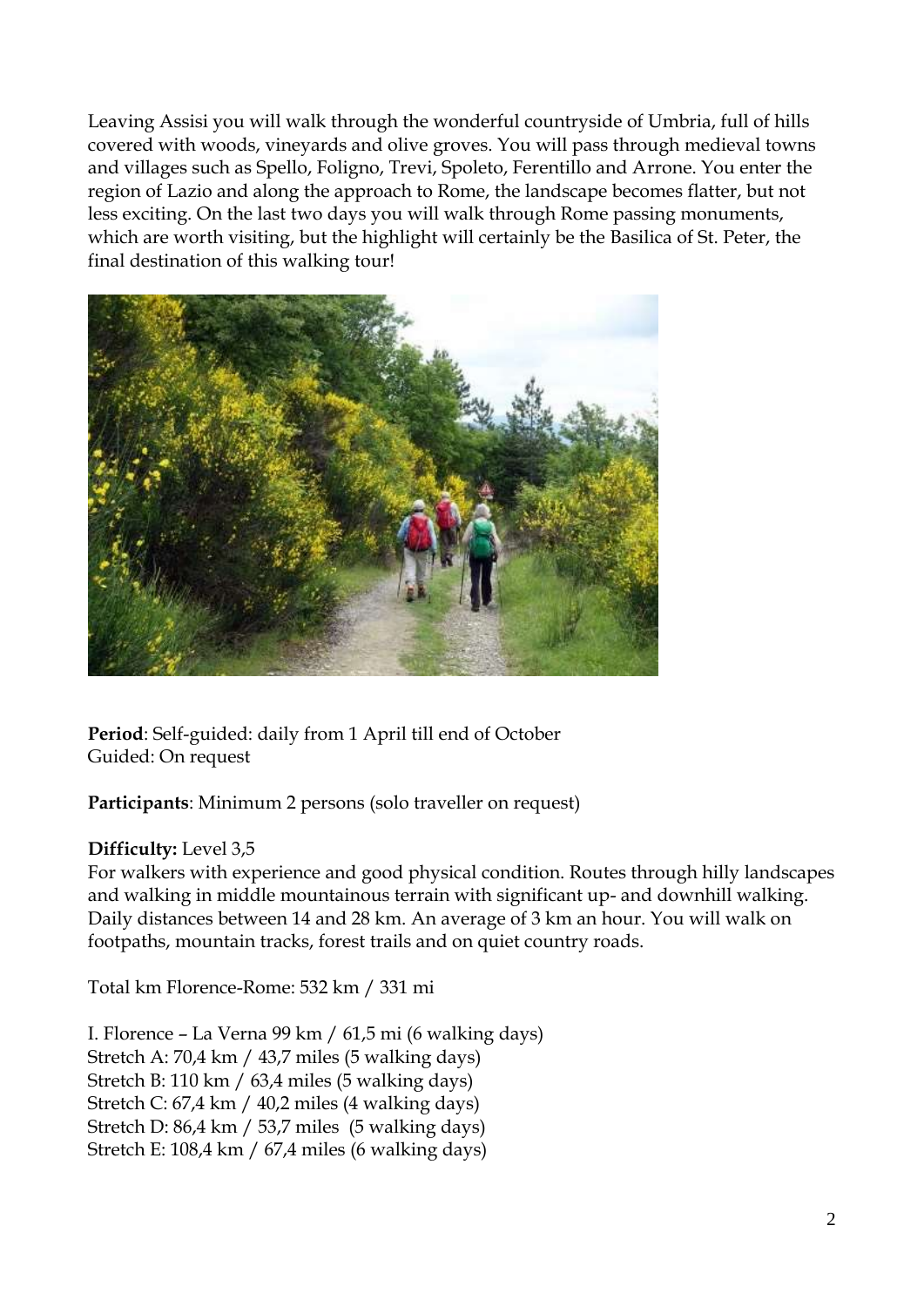## Via di San Francesco



**Program Stage Florence – la Verna (total km 95 / 59 miles; ask pdf)**

**Program stage A in short:** Day 1 arrival Città di Castello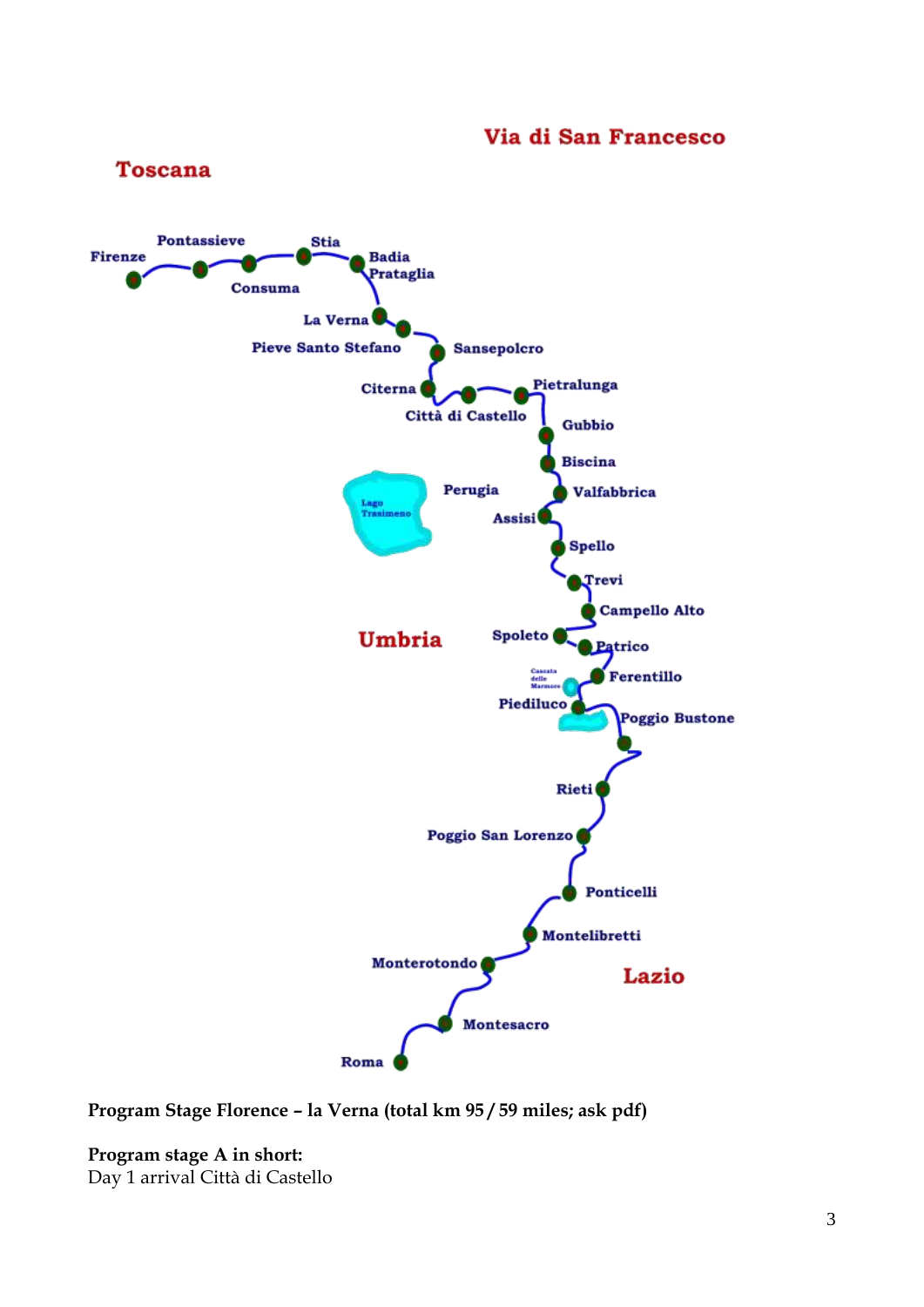Day 2 transfer to La Verna and walking to Pieve Santo Stefano (14,6 km / 9,1 mi) Day 3 to Montagna (23,1 km / 14,4 mi) Day 4 to Sansepolcro (11,7 km / 7,3 mi) Day 5 to Celle (17,6 / 11 mi) Day 6 to Città di Castello (15,1 km / 9,4 mi) Day 7 End of tour

#### **Program stage B in short:**

Day 1 arrival Città di Castello Day 2 to Pietralunga (30,5 km / 19 mi or 21,1 km / 13,1 mi) Day 3 to Gubbio (25,2 km / 15,7 mi) Day 4 to Biscina (22,8 km / 14,2 mi) Day 5 to Valfabbrica (15,5 km / 9,6 mi) Day 6 to Assisi (16,3 km / 10,1 mi) Day 7 End of tour

The route can be extended with an extra overnight between Pietralunga and Gubbio to divide this stretch in (14,6 km /9 mi -10,6 km / 6,6 mi)



#### **Program stage C in short:**

Day 1 arrival Assisi Day 2 to Spello (16,8 km / 10,4 mi) Day 3 to Trevi (19,9 km / 12,3 mi) Day 4 to Campello Alto (11,7 km / 7,3 mi) Day 5 to Spoleto (19 km / 11,8 mi or 15 km / 9,3 mi) Day 6 End of tour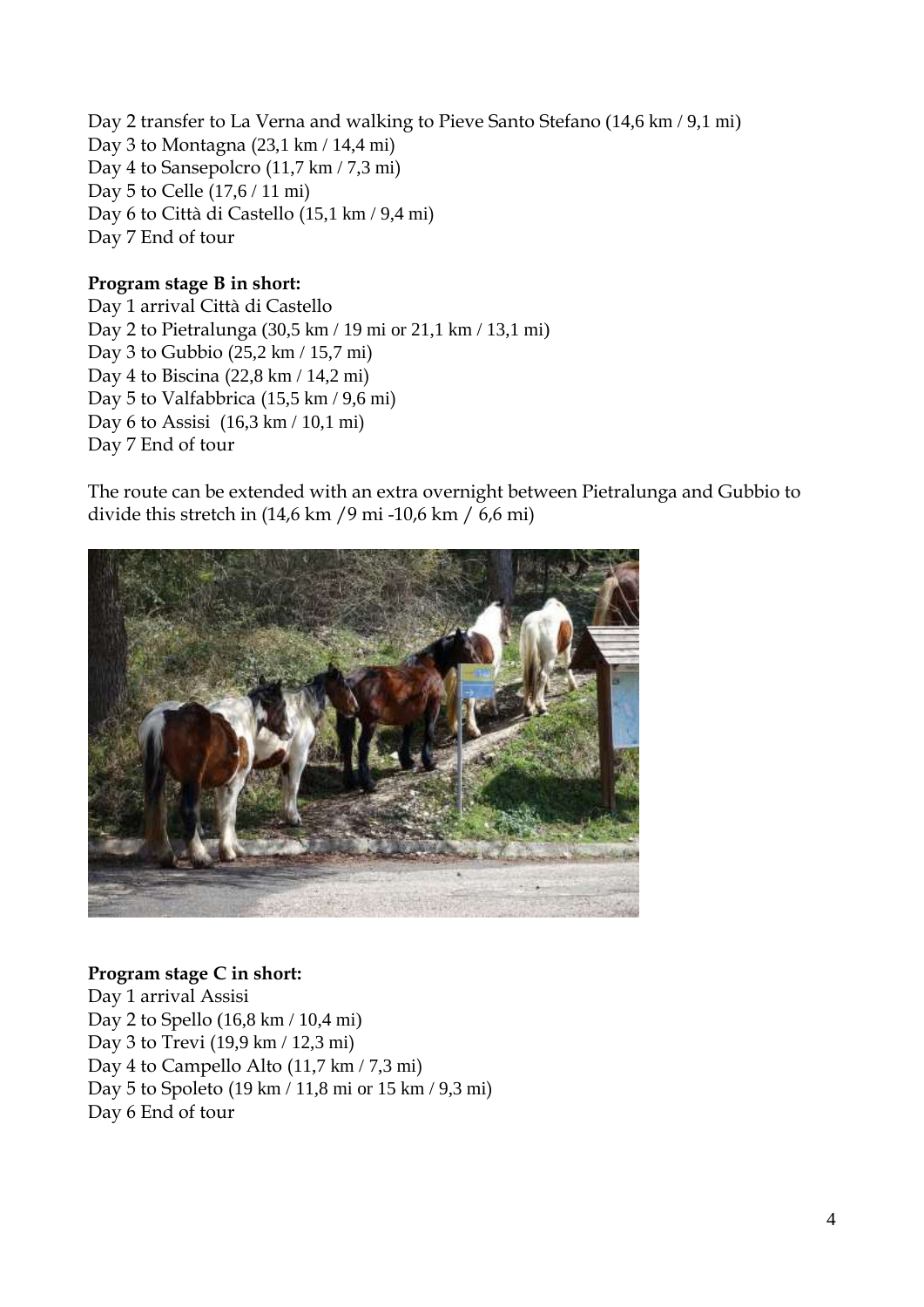#### **Program stage D in short:**

Day 1 arrival Spoleto Day 2 to Patrico (9,7 km / 6 mi) Day 3 to Ferentillo (21,1 km / 13 mi or 24 km /14,9 mi) Day 4 to Piediluco (19,9 km / 12,4 mi) Day 5 to Poggio Bustone (18,7 km / 11,6 mi) Day 6 to Rieti (17 km / 10,6 mi) Day 7 End of tour

## **Program stage E in short:**

Day 1 arrival Rieti Day 2 to Poggio San Lorenzo (21,7 km / 13,5 mi) Day 3 to Ponticelli (21,1 km /13,1 mi) Day 4 to Montelibretti (14,3 km / 8,9 mi) Day 5 to Monterotondo (17,3 km / 10,7 mi) Day 6 to Montesacro (18,5 km / 11,5 mi) Day 7 to Rome St. Peter (15,5 km / 9,6 mi) Day 8 End of tour



## **Daily program Stage A**

## **Day 1 Arrival in Città di Castello.**

Individual arrival at your \*\*\*\* hotel in Città di Castello, a town situated in the Upper Tiber Valley and surrounded by a green landscape of rolling hills. It is a town bubbling with life and an important economical centre of the valley. Worth visiting are the municipal museum –with works by painters such as Raphael, Luca Signorelli, Giovanni and Andrea della Robbia, Pomarancio and Ghirlandaio- and the two museums dedicated to the works of Alberto Burri. On request, you can start the tour also in the monastery of La Verna.

Overnight stay in a \*\*\* or \*\*\*\* hotel with breakfast in Città di Castello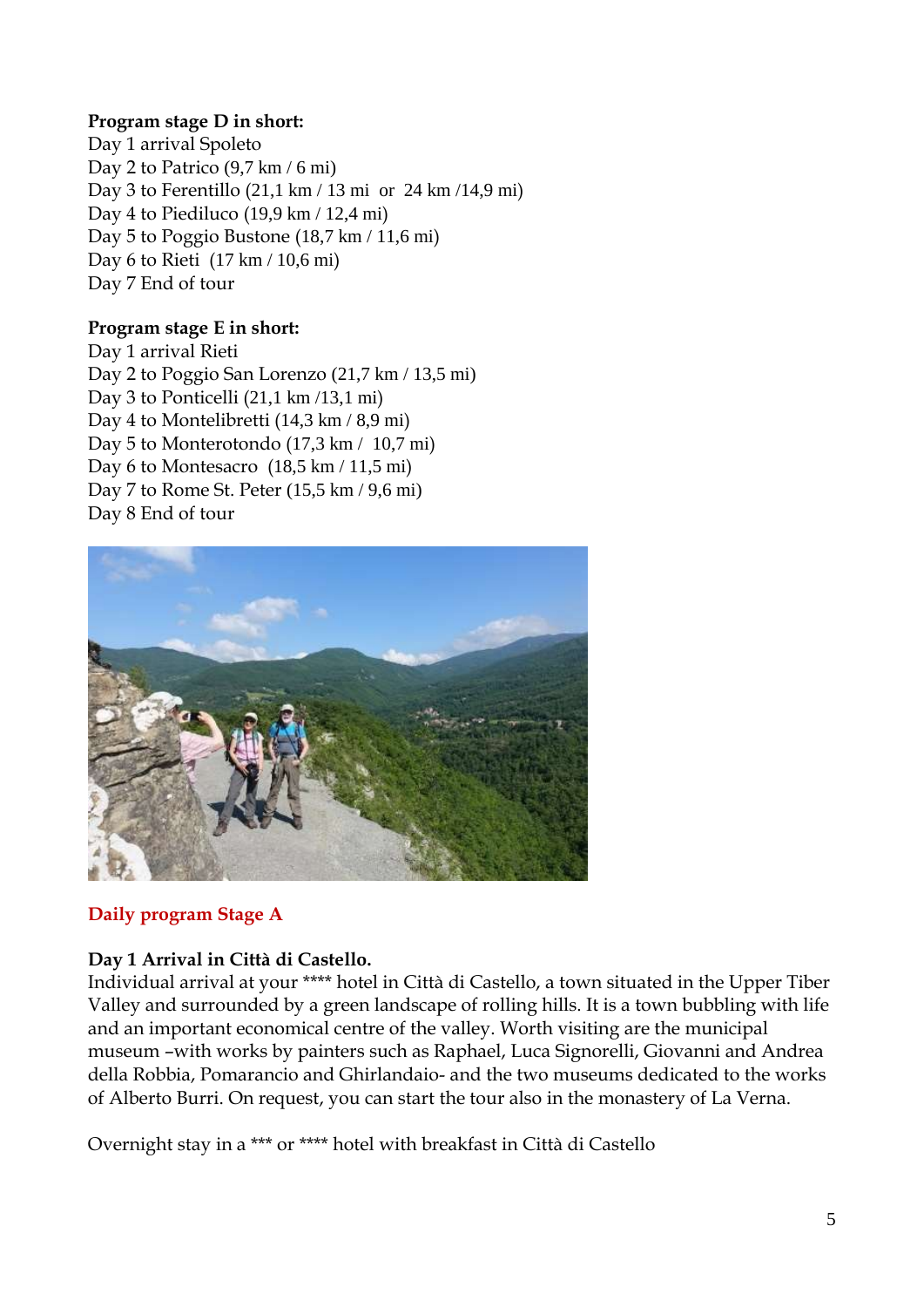#### **Day 2: La Verna – Pieve Santo Stefano**

After breakfast you will be taken by vehicle to La Verna Abbey, built upon the mountain bearing the same name. At La Verna Saint Francis received the signs of the stigmata. Still remaining from this period are the small church Santa Maria degli Angeli and the cells of St. Francis and his companions. After your visit of the abbey you will start your first walk of this tour, climbing to the top of mount Calvano (1250 a.s.l.). From here you will have a magnificent view over the valley of Pieve Santo Stefano far below. You will then start your descent to this town. Pieve Santo Stefano is a town of Etruscan origin, but we don't know much about its past because in the 19th century all the documentation was lost in a flood. Your overnight stay in a \*\*\* hotel is in the centre of town.

Overnight stay with breakfast in Pieve Santo Stefano Distance: 14,6 km / 9,1 mi Walking time: 4 hours 30 min Difficulty: medium Ascent / descent: + 264m, - 939m / max. height 1255m – min. height 436m



## **Day 3 Pieve Santo Stefano - Montagna**

Today's walk is long and leads you to the hermitage 'eremo di Cerbaiolo', the mountain pass 'Valico di Viamaggio' and the mountain village Montagna. Leaving Pieve Santo Stefano, the route climbs towards the hermitage. There is a saying: "whoever has visited La Verna and not Cerbaiolo has seen the mother but not the child". Cerbaiolo is cradled against the mountain, surrounded by an oak wood. It was a dreary and abandoned place when Francis and his companions stayed here in 1216, but two years later, the first Franciscan monks came to live here and restored the hermitage. In 1230, St. Antony of Padua also stayed for a period in Cerbaiolo. The route continues climbing up to the Valico di Viamaggio and further to the top of Monte Verde. Then follows a well-deserved descend towards the village of Montagna. Here you will be picked up and brought by taxi (incl. in the price) to Sansepolcro. You will stay in a \*\*\* hotel or B&B in the centre of town. On request we can book a \*\*\*\* hotel

You could shorten the route with about 5 km to take in the morning a transfer to the Eremo di Cerbaiolo (about  $\in$  30,00 for the ride)

Overnight stay with breakfast in Sansepolcro Distance: 23,1 km / 14,4mi Walking time: 6 hr 30 min Difficulty: difficult Ascent / descent: +919m - 689m / max. height 1149 – min. height 440m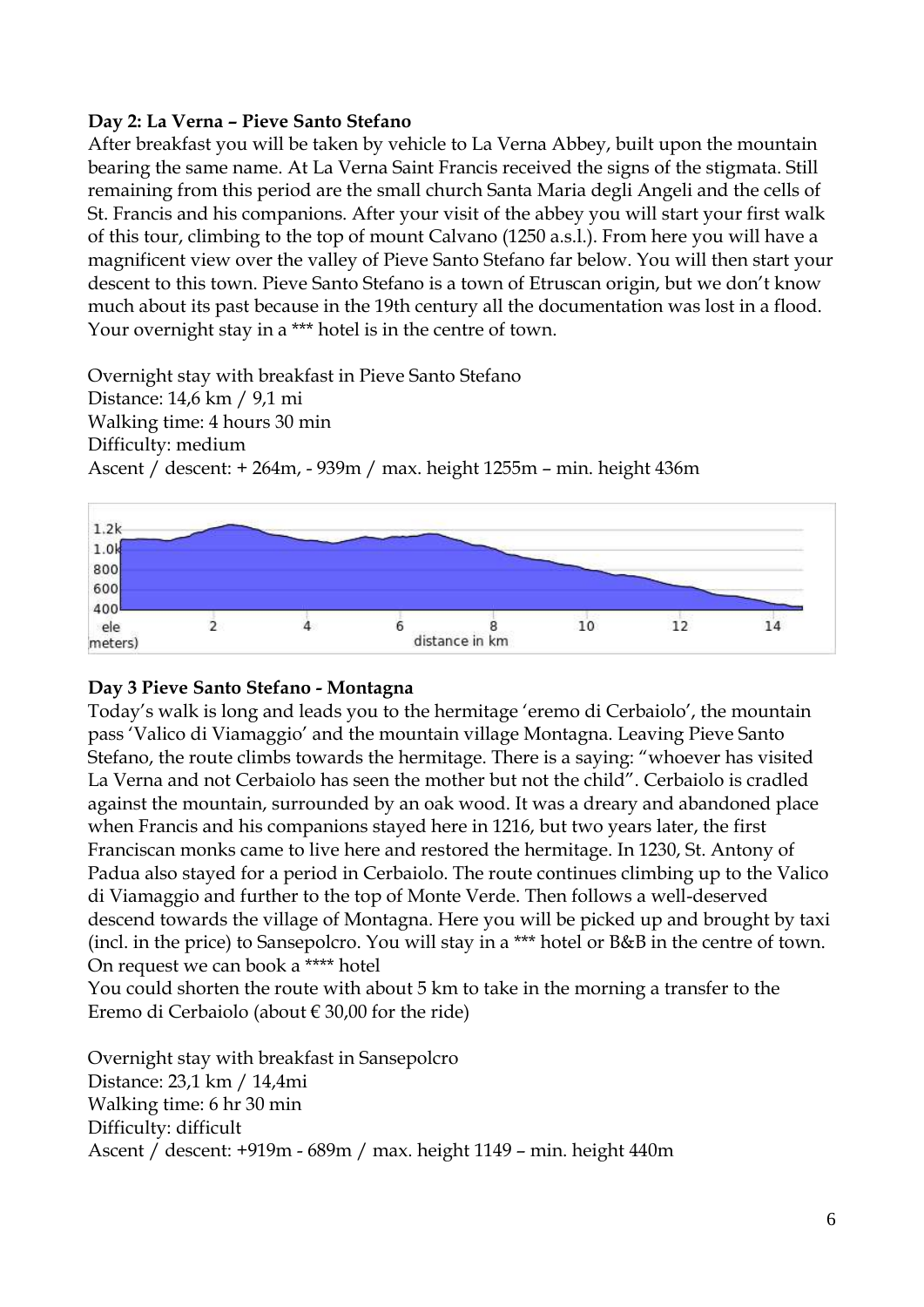

# **Day 4 Montagna - Sansepolcro**

After breakfast you will be taken back by vehicle to Montagna Then a nice walk is awaiting you through woodland with occasional clearings, from which you can enjoy amazing views over the surrounding hills and mountains. Your descent continues towards the monastery of Montecasale, where once was a tavern for pilgrims on their way to the Holy Land. Francis stayed here several times and praised the silence of this place. After another 5 km downhill walk, you will reach Sansepolcro, the birthplace of the painter Piero della Francesca, whose famous painting 'The resurrection' can be admired in the town's museum. Also worthwhile visiting is the cathedral. You will stay in the same hotel as yesterday.

Overnight stay with breakfast in Sansepolcro Distance: about 11,7 km / 7,3 mi Walking time: 4 hours Difficulty: easy Ascent / descent: + 234m, - 579m / max. Height 790m – min. height 332m



# **Day 5 Sansepolcro - Celle**

Today's walk is shorter and with less climbing and descent. This gives you the opportunity to visit Sansepolcro and Citerna. Leaving Sansepolcro you cross the fertile Tiber valley and after the hamlet of Bastia, you enter the region of Umbria. The terrain becomes more hilly and the route climbs through the woods to the town gate of Citerna, a small medieval town, which is listed as one of the most beautiful villages (borghi) of Italy. After your visit to Citerna there will be a last climb through olive groves and chestnut woods till your farmhouse with restaurant or a \*\*\* hotel .

Overnight stay with breakfast in Celle Distance: 17,6 km / 11 mi Walking time: 5 hours Difficulty: medium Ascent / descent: + 500m – 282m / max. height 511m – min. height 274m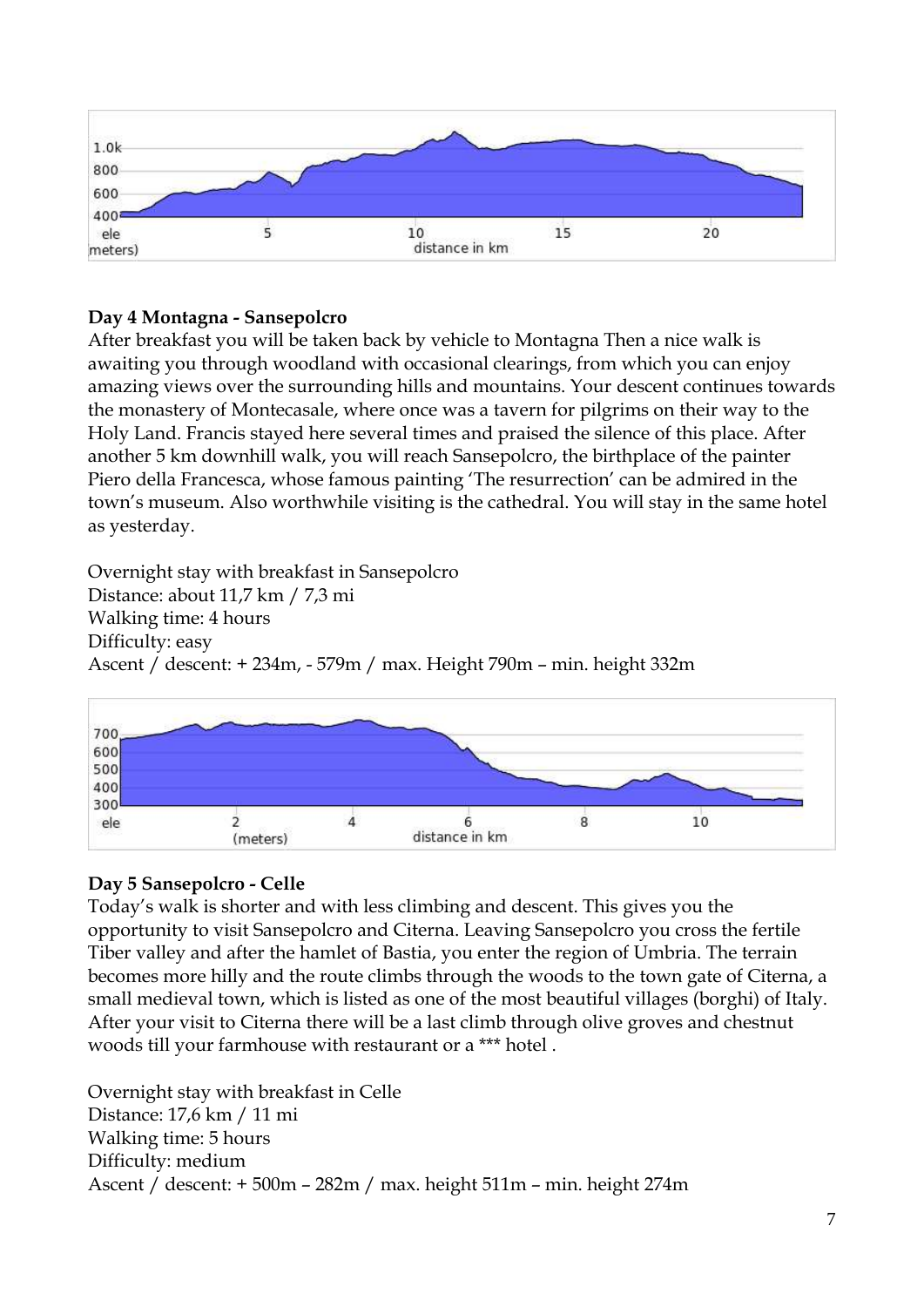

## **Day 6 Celle – Città di Castello**

After breakfast you will start the last stretch of this tour to Città di Castello. You walk through a hilly landscape with oak woods and agricultural fields. Just before arriving in Città di Castello you will pass the hermitage del Buon Riposo, built on the spot where St. Francis stayed in a cave during his journeys to La Verna. Now it is private property. The last stretch of descent will take you past Villa Montesca, where Maria Montessori taught teachers her education method. Across the bridge over the Tiber you enter into the centre of Città di Castello. Overnight stay in \*\*\* or \*\*\*\* hotel in the centre of town

Overnight stay with breakfast in Città di Castello Distance: 15,1 km / 9,4 mi) Walking time: 4 hours Difficulty: medium Ascent / descent: + 440m – 656m / max. height 530m – min. height 274m



## **Day 7 End of tour after breakfast**

Today after breakfast end this tour along the trails of Saint Francis, past hermitages, monasteries and a stunning nature…or you continue your pilgrimage walk towards Assisi.

## **Daily program Stage B**

## **Day 1 Arrival in Citta di Castello**.

Your hotel \*\*\* or \*\*\*\* is in the old centre of Città di Castello, a town situated in the Upper Tiber Valley and surrounded by a green landscape of rolling hills. It is an interesting town and an important economical centre of the Tiber valley. Worth visiting are the municipal museum -with works by painters such as Raphael, Luca Signorelli, Giovanni and Andrea della Robbia, Pomarancio and Ghirlandaio- and the two museums dedicated to the works of Alberto Burri.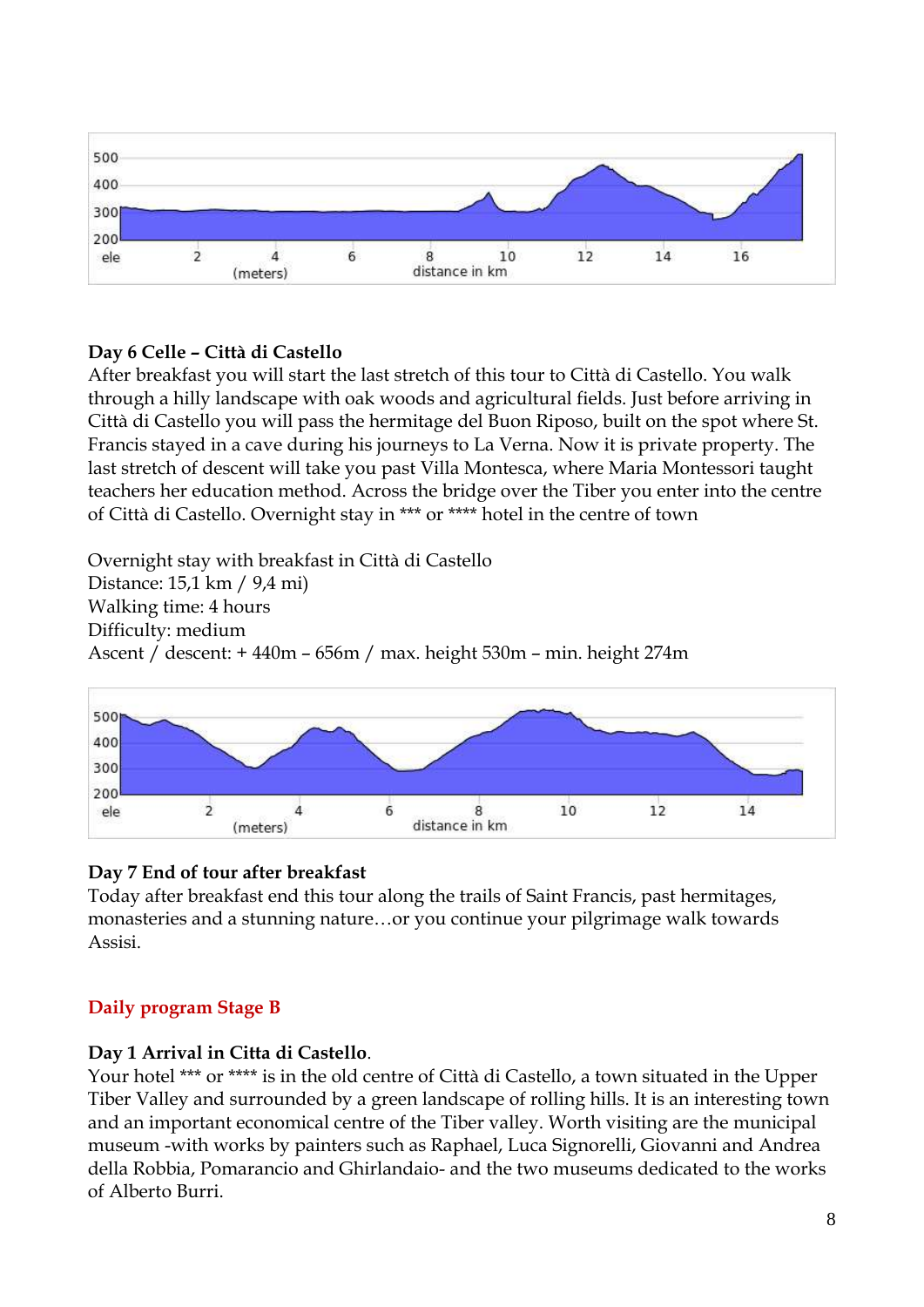Overnight stay with breakfast in Città di Castello

## **Day 2 Città di Castello – Pietralunga**

The walk of today is long and you can shorten it by asking a transfer. Then after breakfast you will be taken by vehicle to Moun Sasso to begin a beautiful walk through Umbrian hills. Of particular interest today is Pieve de Saddi, one of the earliest Christian communities in the Upper Tiber Valley (3rd century a.C.). Your walk today finishes at Pietralunga, a small town built on a hilltop. At the main square you can see the remains of the Longobard castle. Your overnight stay is in a B&B or \*\*\* Hotel is in the centre of Pietralunga

Overnight stay with breakfast in Pietralunga Distance: 30,5 km / 19 mi or 21,1 km /13,1 mi Walking time: 10 or 7 hours Difficulty: difficult Ascent / descent: + 864m – 619m / max. height 660m – min. height 286m



## **Day 3 Pietralunga – Gubbio**

Today another spectacular walk awaits you, with beautiful views of the surrounding hills and mountains. You will pass the Abbey of San Benedetto and will climb and descend to reach the high plain of Gubbio, where the town itself is built proudly on the slopes of Monte Ingino. Gubbio not only offers fascinating cultural sights, but is also a lively town with small shops, excellent restaurants and cosy squares. Gubbio is closely linked with the life of St. Francis, who came here as a beggar. In this town he found shelter thanks to his friend the textile merchant Spadalunga, who not only gave him a place to sleep but clothes to dress himself. This simple straight dress became the prototype of the Franciscan tunic. The church and monastery of St. Francis is built on the site of Spadalunga's house. You will stay in a \*\*\* hotel near the church of St. Francis. The hotel \*\*\* hotel is situated in the historical centre of the town. On request it is possible to upgrade to a \*\*\*\* hotel

\* this day could be divided in with an overnight stay in Loreto in a B&B with breakfast and dinner. The route distances would be 14,6 km /9 mi -10,6 km / 6,6 mi

Overnight stay with breakfast in Gubbio Distance: 25,2 km / 15,7 mi Walking time: 8 hours Difficulty: difficult Ascent / descent: + 621m, - 671m/ max. height 781m – min. height 399m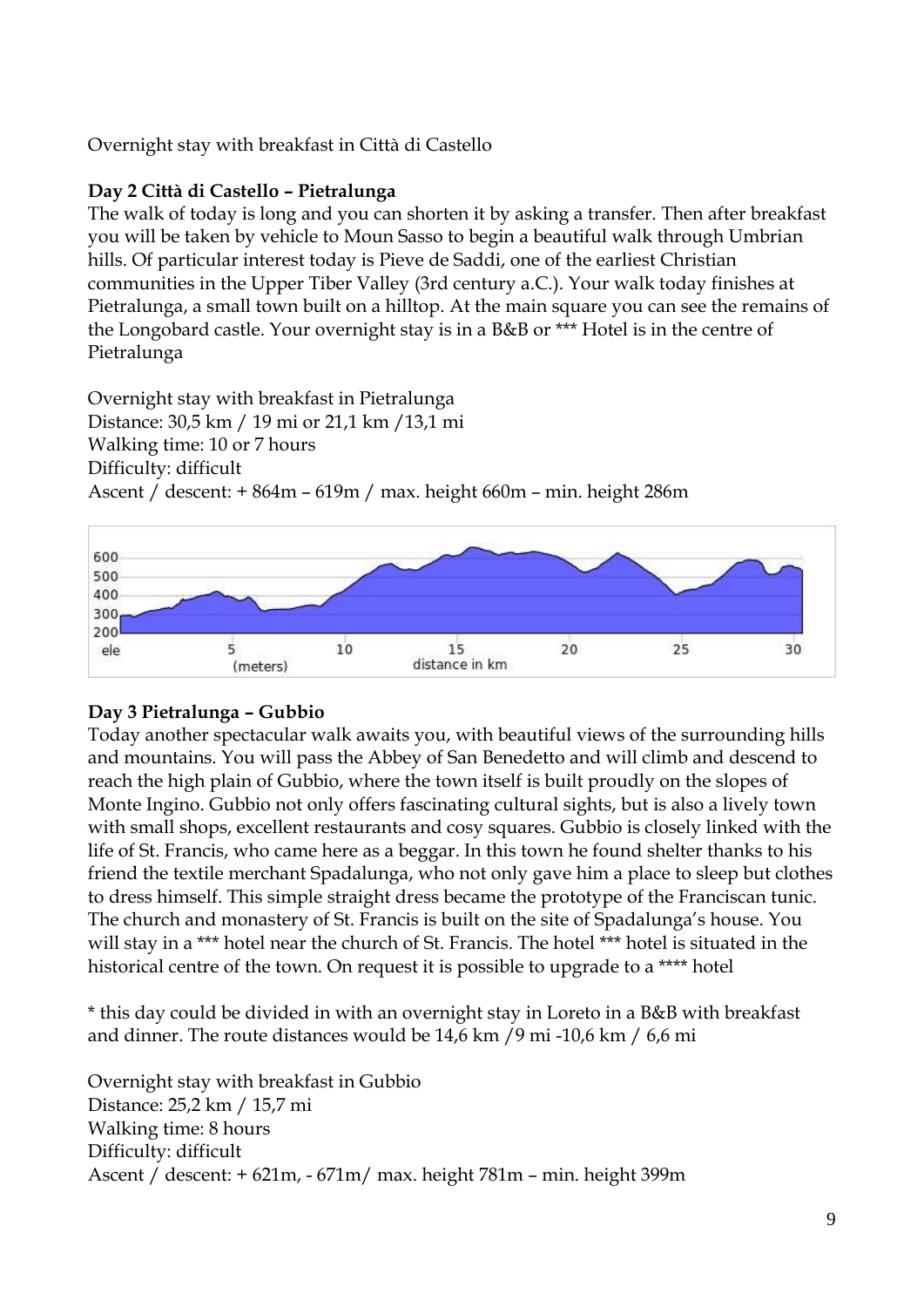

## **Day 4 Gubbio – Biscina**

In Gubbio starts the 'Sentiero della Pace' (Peace path) which leads to the castle of Biscina. In the beginning a steep climb brings you out of the valley of Gubbio. Today you will have a beautiful scenery and you will pass the small church of Caprignone, the hermitage of S.Pietro in Vigneto and the chapel Madonna delle Ripe. The route ends at a holiday farm near the Castle of Biscina.

Overnight stay with breakfast and dinner in Biscina

Distance: 22,8 km / 14,2 mi

Walking time: 7 hours 15 min.

Difficulty: medium - difficult

Ascent / descent: + 593m, - 546m/ max. height 668m – min. height 320m



## **Day 5 Biscina – Valfabbrica**

Also today an uphill downhill walk through the hills between Assisi and Gubbio. You will pass the small churches of Sambuco and Coccorano and walking along the Chiascio River you will arrive at Vallfabbrica. Your overnight stay is in town in a B&B or on request just outside in a holiday farm.

Overnight stay with breakfast in Valfabbrica Distance: 15,5 km / 9,6 mi Walking time: 5 hr 15 Difficulty: medium Ascent / descent: + 306m – 550m / max. height 615m – min. height 330m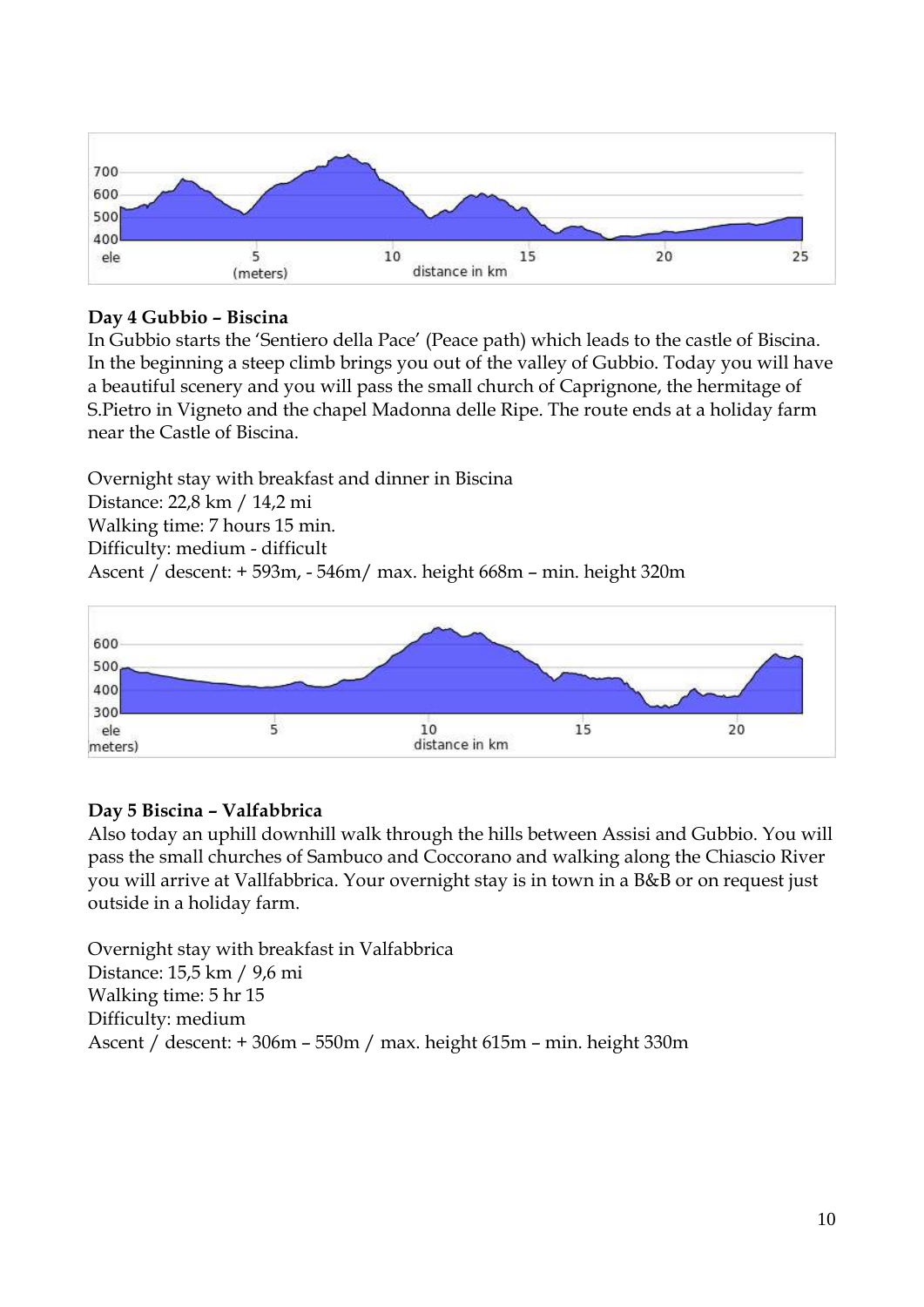

## **Day 6 Valfabbrica – Assisi**

This last stage will see you walking though forest and olive groves to Assisi. From afar you will already be able to see the castle and the basilica of St. Francis. Near the bridge Ponte Croce, you can make a short detour and walk in the 'Forest of St. Francis' with the small church of St.Croce, the 'Ponte dei Galli' (the bridge where is said that Charles the Great passed) and an old mill. A last steep climb and you will pass through the town gate known as Porta S.Giacomo. Descending from here you will have an astounding view of the upper church of St.Francis. On the way to your \*\* hotel you will cross the town centre, passing the most famous Franciscan monuments. On request you can stay in a religious house or upgrade to a \*\*\* or \*\*\*\* star hotel..

Overnight stay with breakfast in Assisi Distance: 16,3 km / 10,1 mi Walking time: 5 hours Difficulty: medium Ascent / descent: + 512m – 423m/ max. height 560m – min. height 266m



## **Day 7 End of tour after breakfast**

Today after breakfast end this tour along the trails and peace path of Saint Francis…or you continue your pilgrimage walk towards Spoleto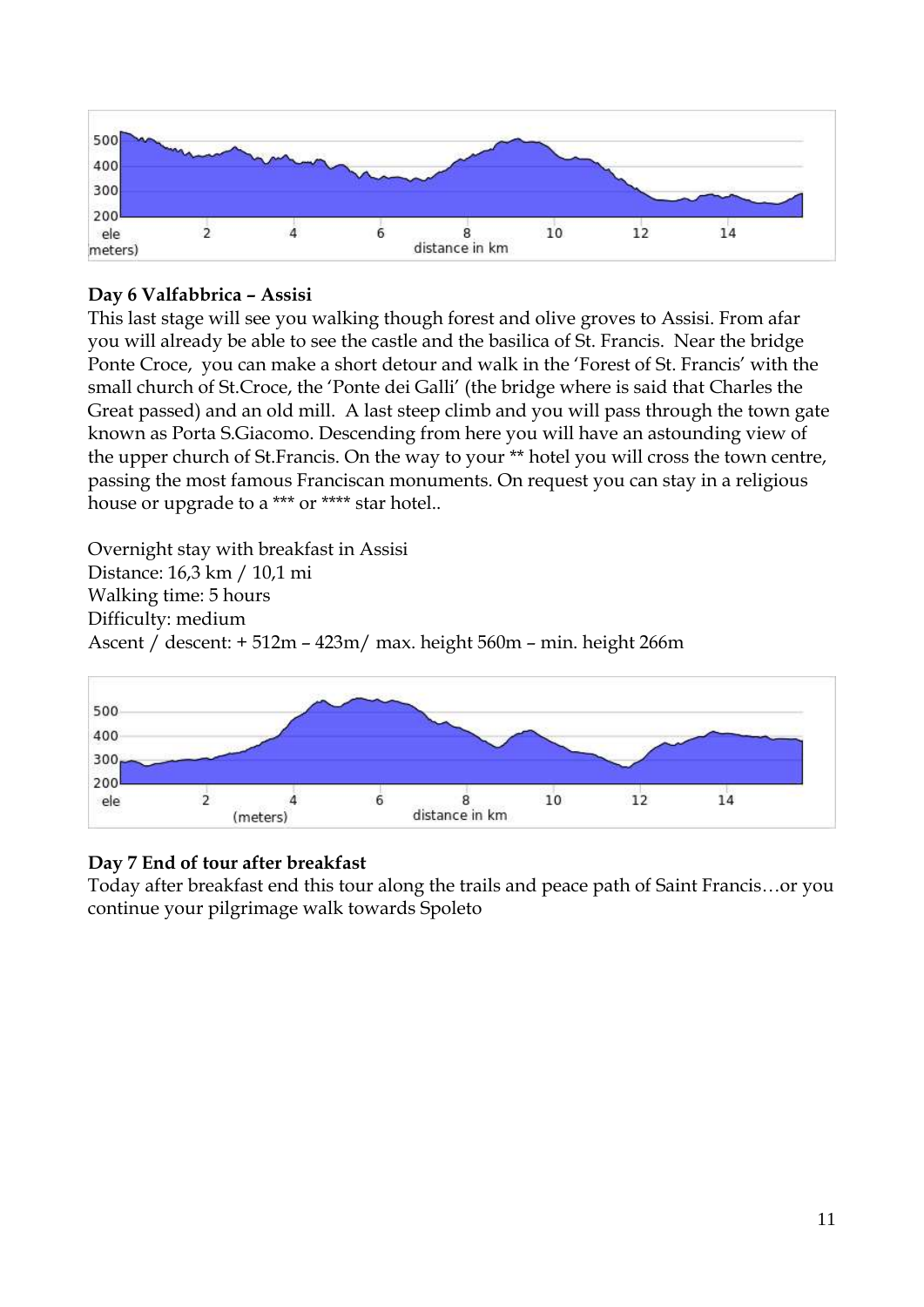

## **Daily program Stage C**

#### **Day 1 Arrival in Assisi**

Individual arrival at Assisi. If you arrive in good time, you can go for a cultural walk through Assisi. The route passes the Basilica di San Francesco, the house where the saint was born, the Basilica di Santa Chiara and the monastery of San Damiano, where Francis wrote the famous 'Cantico delle Creature'. You stay in a good \*\* hotel, but on request you can have an overnight stay in a religious house, in a \*\*\* or \*\*\*\* star hotel

Overnight stay with breakfast in Assisi

#### **Day 2 Assisi – Spello**

You leave Assisi by the Porta Cappuccini town gate and here you will enter immediately into the woods of the Natural Park of Monte Subasio. A steep climb will take you up to the hermitage 'Eremo delle Carceri' (830m), one of the places which best captures the 'sense' of the prayers of St. Francis, who used to retreat here with his most faithful companions to pray and meditate in the silence of the woods. Originally, there were some little grottos in the rock, a small oratory and some mud huts. After the saint's death, a small monastery was built. You can visit the cave where St. Francis slept and the 'devil's hole' which is a reminder of his temptation.

From the hermitage, you will descend towards Spello, passing the abbey of San Benedetto with its beautiful 11th century crypt. The descent continues and the woods become less and less dense and then give way to olive groves. The village of Spello clings to the hillside. It was once a Roman castrum. Several Roman features remain, including three town gates, the remains of an amphitheatre and some beautiful mosaics. The streets and alleyways are steep, winding and often adorned with flowers. Don't miss the church of Santa Maria Maggiore, with its beautiful Baglioni chapel decorated with frescoes by Pinturicchio. The church of S. Andrea contains the remains of the Franciscan monk Sant'Andrea Caccioli, born in Spello in 1194. He also had a cave for prayer and meditation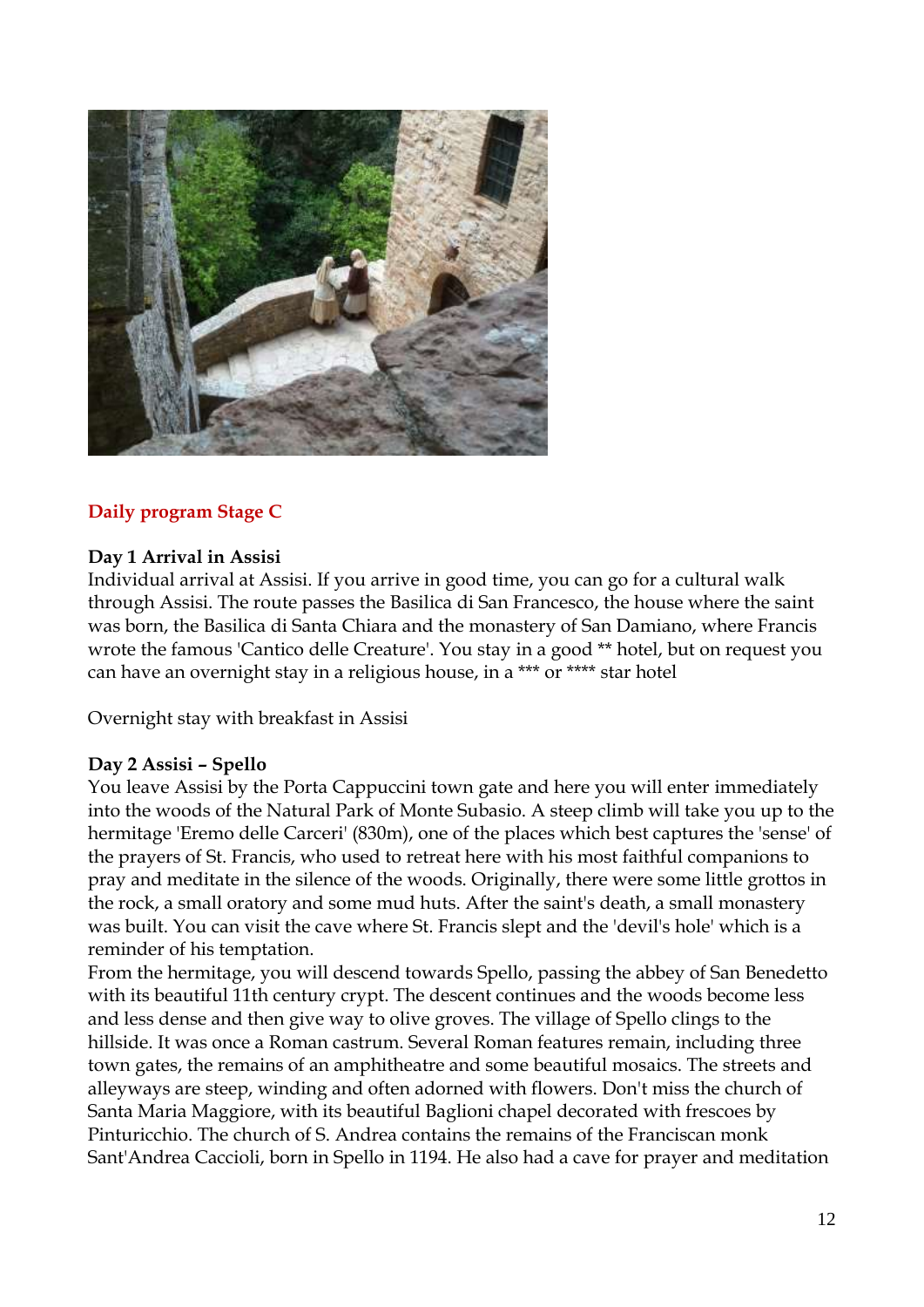at the 'Eremo delle Carceri'. Your accommodation is in a \*\*\* star hotel in the old town centre. On request you can upgrade to a \*\*\*\* hotel

Overnight stay with breakfast in Spello Distance: 16,8 km / 10,3 mi Walking time: 5 hours Difficulty: medium / difficult Ascent / descent: + 759m, - 832m / max. height 862m – min. height 298m



## **Day 3 Spello – Trevi**

After breakfast put on your backpack, walk down through the centre of Spello and leave the town by the town gate Porta Consolare. A walk along the valley will take you to Foligno, which is one of the few towns built in the valley rather than on the hills. Cross the bridge over the river Topino and you enter into the old town centre. It has some nice monuments to visit: an impressive cathedral with two Romanesque façades (12th century), the 14th century Palazzo Trinci, which hosts both an archaeological museum and an art gallery and the Oratorio della Nunziatella (1494) with a fresco by Perugino. The Chiesa di San Francesco holds the remains of Beata Angela, a Franciscan mystic to whom St. Francis appeared in 1285. It was in the main square of Foligno, Piazza del Duomo, that Francis sold his father's cloth and his horse to raise money for the restoration of the chapel of San Damiano. This event is still commemorated on a plaque above the newsagent's. Leaving Foligno you will also leave behind the sounds of the town, because at Sant Eraclio the route enters the olive groves once more. You will remain among olive trees from here to Trevi. Passing small hamlets and villages with narrow streets, a last climb will take you into Trevi, which dominates the valley from its hilltop position. Francis went to Trevi several times, and Bartolommeo di Pisa records on one of these visits that Francis managed to calm a crazed donkey: "...Brother Donkey, stay quiet and let me preach. And the donkey was immediately calm, put its head between its legs and remained still and silent...". It is worth visiting the church of Sant' Emiliano and the church of San Francesco (13th century), which is now a museum with many local frescoes dated from the 13th to the 16th centuries. Your overnight stay is in a \*\*\* hotel.

This day could be shortened taking the train from Spello to Foligno or with an extra overnight stay in Foligno in a \*\*\* hotel

Overnight stay with breakfast in Trevi Distance: 19,9 km / 12,3 mi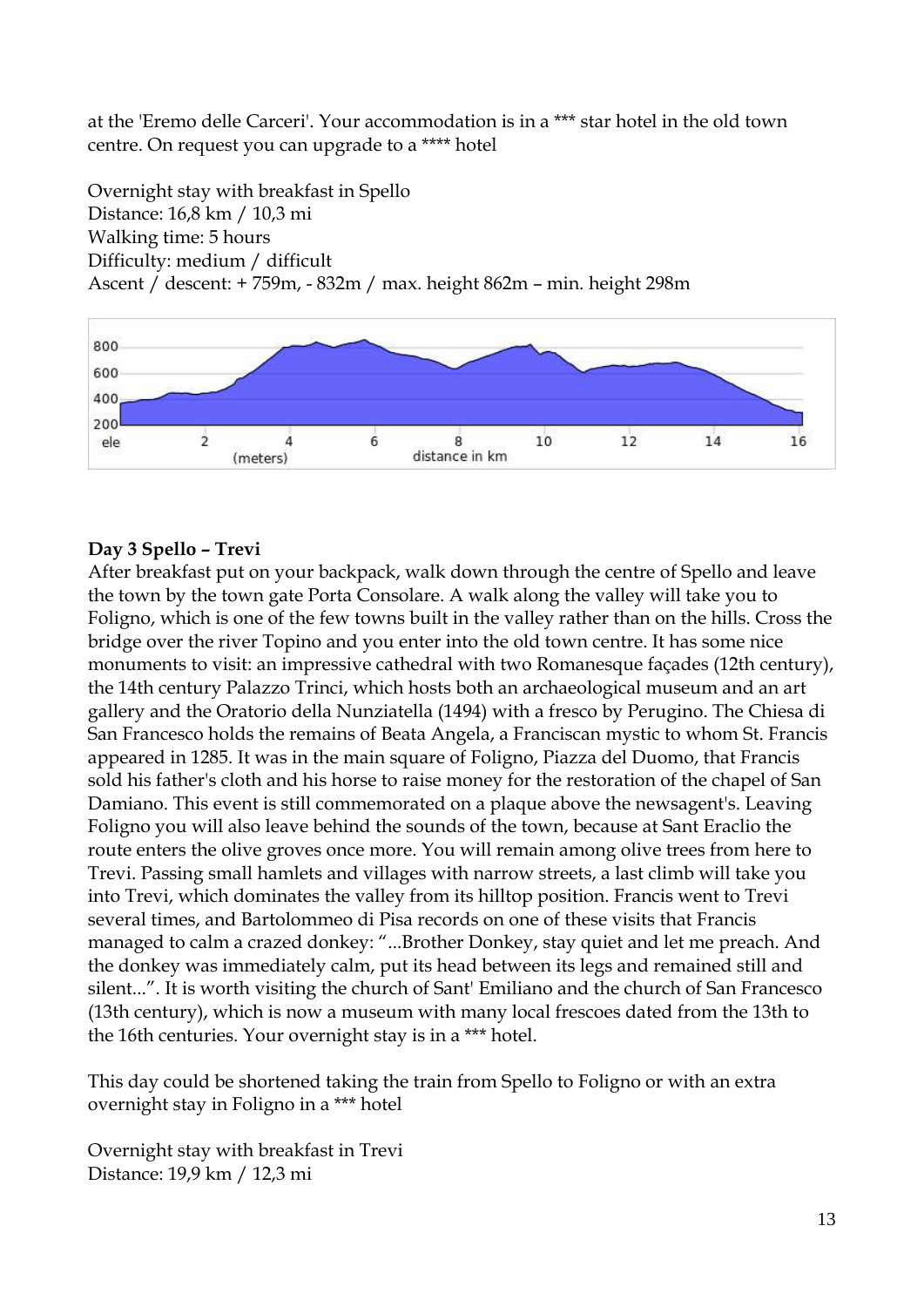## Walking time: 6 hours Difficulty: medium Ascent/Descent: + 351m - 236m / max. height 415m – min. height 231m



## **Day 4 Trevi – Campello Alto**

Today's route is not very long, but involves plenty of uphill and downhill stretches on hills covered with olive groves and woods. You climb to an old Franciscan hermitage which now houses an enclosed order, then you descend through the olive groves before walking up to Campello Alto, at 514m above sea level. This is a fortified hill village built in 921 by Rovero di Champeause, baron of Burgundy. You have an overnight stay in an exmonastery or in a Relais (upgrading) or a last short climb brings you to a hotel at 650m a.s.l. The \*\* hotel has a restaurant and swimming pool.

Overnight stay with breakfast and dinner in Campello Alto Distance: 11,7 km / 7,3 mi Walking time: 3 hours 40 Difficulty: medium Ascent / Descent: + 511m - 274m/ max. height 665m – min. height 334m



# **Day 5 Campello Alto – Spoleto**

You pick up the Way of St.Francis in Campello alto. In Poreta you follow the lower route and will have a nice view of the Castello di Poreta Walking through olive groves you will come to Osteria where there was once a hotel for pilgrims. A steep climb brings you to Bazzano superiore, and then passing the remains of a castle you will come down to Bazzano inferiore. After a tiring climb in the woods you will emerge into the olive groves above Eggi, which is built on the top of a small hill and has a 14th century castle. A quiet country lane brings you to Spoleto, once a Lombard duchy. Spoleto is a proud medieval town, with a beautiful cathedral (il Duomo) and an impressive castle which dominates the town from above.

Spoleto played an important role in the conversion of Saint Francis, who was on his way to Puglia seeking a glorious future as a knight when he stopped to rest in Spoleto. When he was half-asleep he heard a voice asking "Who can be more useful to you: the master of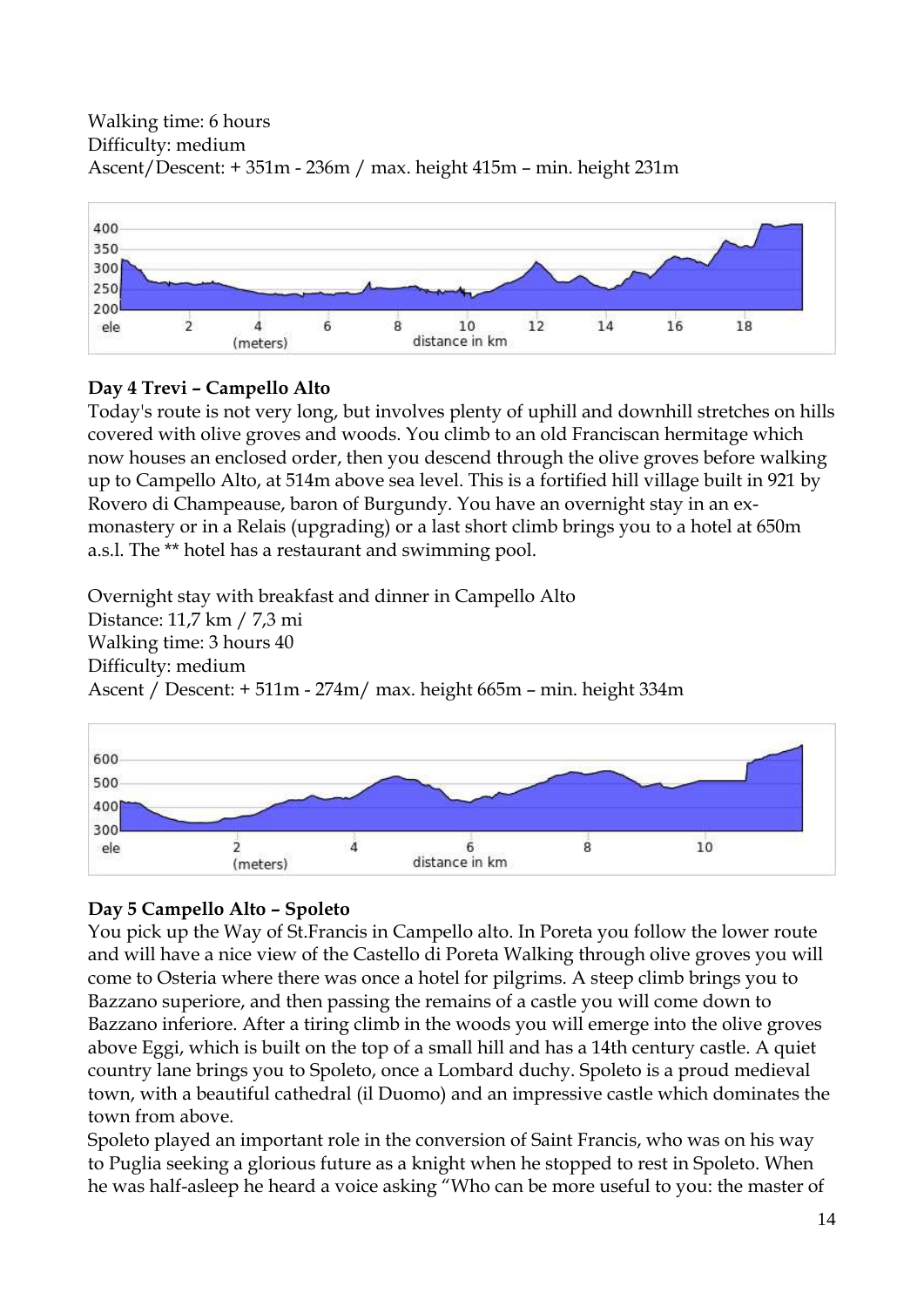the servant?". Francis replied "The master". The voice said "Why then do you abandon the master to follow the servant, and the prince to follow his subject? Go back to your home town and there you will be told what you must do...". The next day Francis returned to Assisi and waited for God to reveal his will (as told in the 'leggenda dei tre compagni', 1401). Your hotel \*\*\* is situated in the historical centre of Spoleto. On request we can book a \*\*\*\* star hotel or a religious house

Overnight stay with breakfast in Spoleto Distance: 19 km / 11,8 mi Walking time: 6 hrs Difficulty: medium - hard Ascent / Descent: + 650m - 727m / max. height 655m – min. height 307m



## **Day 6 End of tour after breakfast**

Today after breakfast end this tour along the trails of Saint Francis in the Valle Umbra…or you continue your pilgrimage walk towards Rieti.

## **Daily program Stage D**

## **Day 1 Arrival in Spoleto**

Individual arrival in Spoleto.

Spoleto has a nice old town centre If you arrive early you can already explore the town. There is a lot to see such as the Duomo with frescoes of Filippo Lippi and Pinturicchio, a roman house, the archaeological museum and the town museum. Your hotel \*\*\* is situated in the historical centre of Spoleto. On request we can book a \*\*\*\* star hotel or a religious house.

Overnight stay with breakfast at Spoleto

## **Day 2 Spoleto – Patrico**

Today a short walk, but it goes always uphill. In the morning, you have still time to visit Spoleto.

The serious climbing starts from your hotel. Before leaving Spoleto you will pass the cathedral with its beautiful frescoes by Filippo Lippi. It was here that in 1232 Pope Gregory IX declared Anthony of Padua (or Anthony of Lisbon). Also shown here is the letter that Francis wrote to Friar Leo. Continuing uphill, after the castle (the Rocca di Spoleto) and the bridge known as the Ponte delle Torri (13th century) you enter the 'sacred' woods of Monteluco. These woods were recognised as having a mystical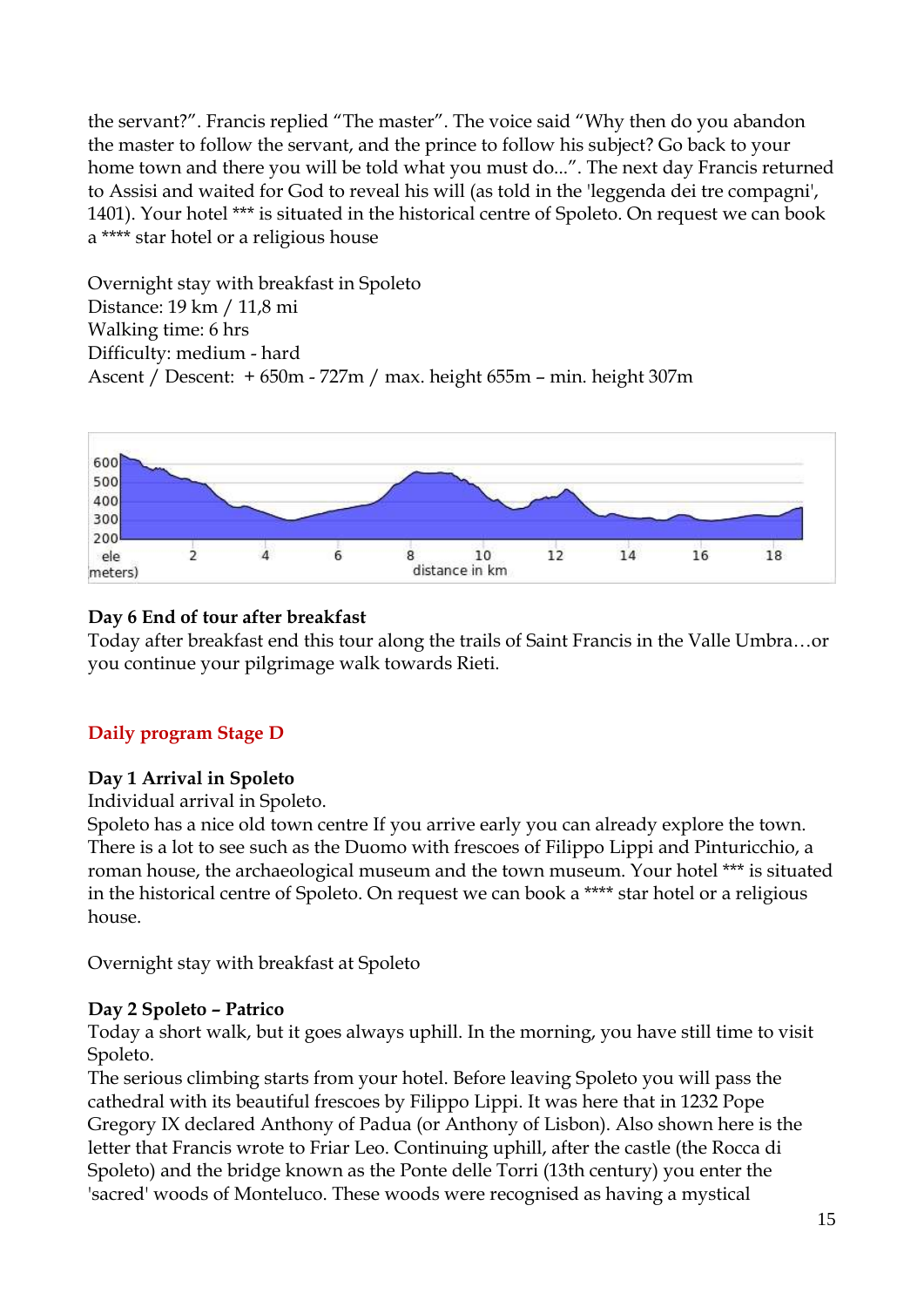atmosphere even in ancient times, and were treated with fear and respect. In the first centuries of Christianity, hermits came to these woods and settled here. St. Francis was also attracted by the mysticism of the place and in 1218 the Franciscans built a small sanctuary here. Inside this monastery is the dwelling of St. Francis, now a chapel, and the tiny cells of the monks. To the left of the building is the grotto of Saint Anthony of Padua, which is closed with a gate. Continue on the 'Sentiero di Pio IX' (the path of Pope Pius IX) which in 1831, before becoming Pope, he used to escape from the pillaged town. Still climbing, you will reach the highest point of today's route at the pass of Castel del Monte, where you will leave the Via di San Francesco to go to the hamlet Patrico, where is your farmhouse B&B with restaurant (1040 a.s.l.).

Overnight stay with breakfast and dinner at Patrico Distance: 9,7 km / 6 mi Walking time: 3 hours 45 min Difficulty: medium Ascent / Descent: + 766m - 217m/ max. height 1085m – min. height 307m



## **Day 3 Patrico – Monterivoso (Ferentillo)**

After breakfast, you leave the peaceful farmhouse and walk back to Castelmonte to pick up the route. From here, you begin the decent into the Valle del Nera. You will be walking in the woods and pass the abandoned village of Sensati. In the Nera valley, the route becomes more flat and you will follow the river, which winds along finding its own way until Ferentillo. You stay in a \*\* Hotel, but on request you can upgrade and stay in the S.Pietro in Valle

Overnight stay with breakfast and dinner at Monterivoso Distance: 21,1 km /13 mi or 24,3 km /15,1 mi (visiting the abbey S.Pietro in Valle) Walking time: 6 hours Difficulty: medium Ascent / Descent: + 219m - 952m/ max. height 1085m – min. height 255m

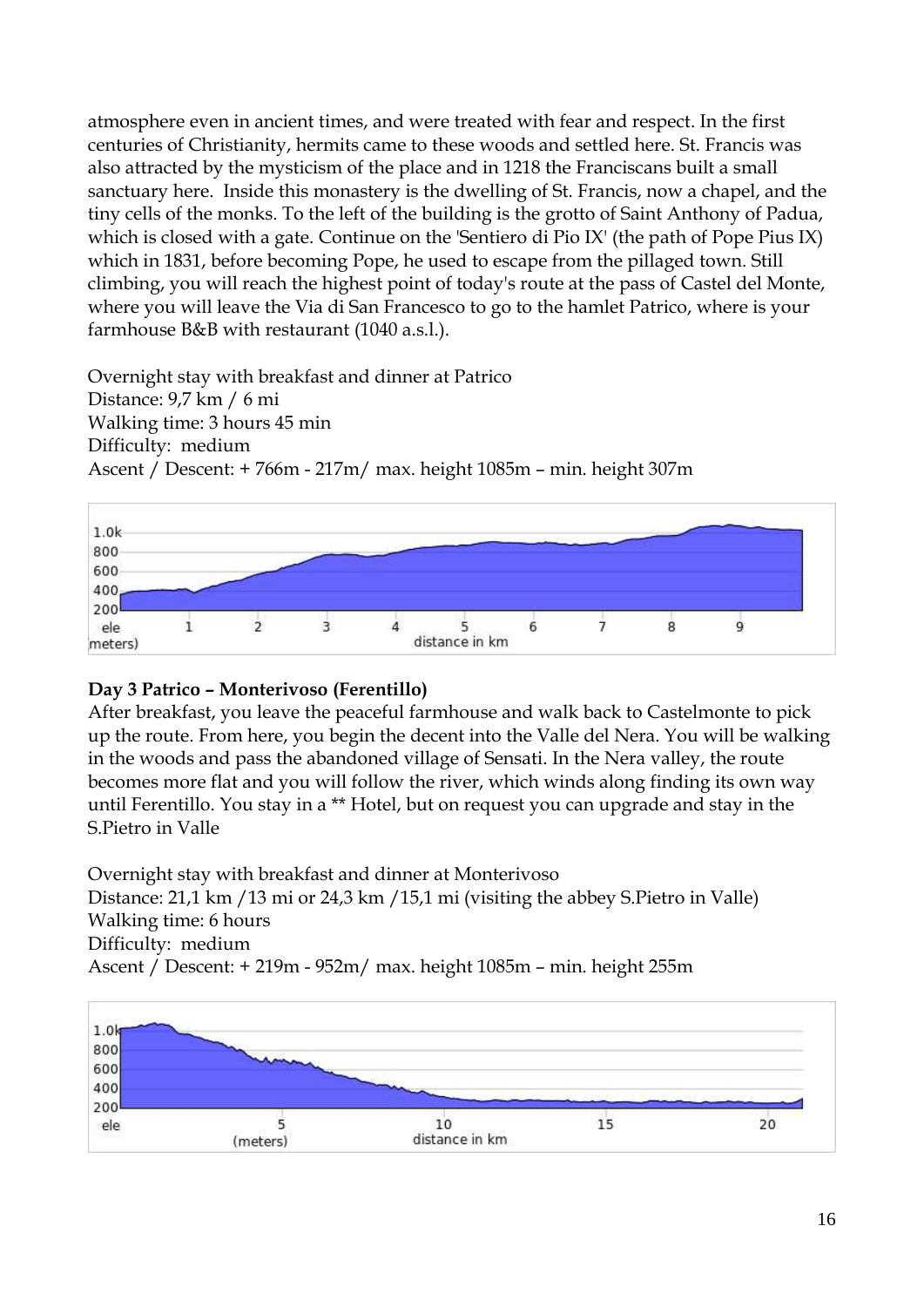#### **Day 4 Ferentillo – Piediluco**

Leaving Ferentillo, you continue to follow the river Nera. Just before the 'Cascate delle Marmore' waterfalls, the path climbs through the woods up to the highest point of the falls, which are artificial and were created during the Roman period. Now they are used for the generation of electricity. You have enough time to admire the falls. You will reach the lake of Piediluco without any climbing. It is said that St. Francis visited Piediluco several times on his journeys to Rome or Rieti. To remember these visits, in 1298 the Franciscans began building a church here, which was completed in 1338. You have an overnight stay in a \*\*\* hotel on the lake shore.

Overnight stay with breakfast at Piediluco Distance: 19,9 km / 12,4 mi Walking time: 5 hours 30 min Difficulty: medium Ascent / Descent: + 408m -297m / max. height 419m – min. height 213m



## **Day 5 Piediluco – Poggio Bustone**

Today's route is scattered with places of interest, like the town of Labro, which is evocative, charming and very well kept. The characteristic village of Morro Reatino still has a beautiful castle gate and the remains of its old medieval town walls and towers. You can go directly to Poggio Bustone or extend the route and walk towards Francis's beech: a tree so well-loved that it has itself become a little living sanctuary. The beech tree is famous for its exceptional shape, with branches, which are sinuously interwoven creating waves and knots of unusual beauty. It is said that the tree assumed this shape to shelter Saint Francis from a storm, which took him by surprise during a solitary retreat. The last stretch takes you on a shortcut downhill on mule tracks to the village of Poggio Bustone. "Good day to you good people!" is how Francis greeted the surprised villagers of Poggio Bustone, when he entered the town through the lower gate in 1208. He had come from Assisi and was accompanied by his first companions: Bernardo da Quintavalle, Pietro Cattani, Egidio, Sabatino, Morico, Masseo e Giovanni della Cappella.

Francis slept in a cave in the rocks. Here an angel in the form of a young man appeared to him, reassuring him that his sins would be forgiven: "Do not torment yourself, oh Francis, for your sins will be forgiven as you have asked God". Today in this place there is a little church with a small bell tower. The church is known as 'Sacro Speco' (the 'Holy Cave') and was built partly in the 14th and partly in the 17th century. A few narrow steps take you into the upper part and on the right, you can clearly see the Cave of Revelations. The sanctuary at Poggio Bustone as we see it today is the result of various stages of building and rebuilding work over the course of the centuries. The oldest, original part is a small convent, which dates back to the 13th century. You will stay in Poggio Bustone in the old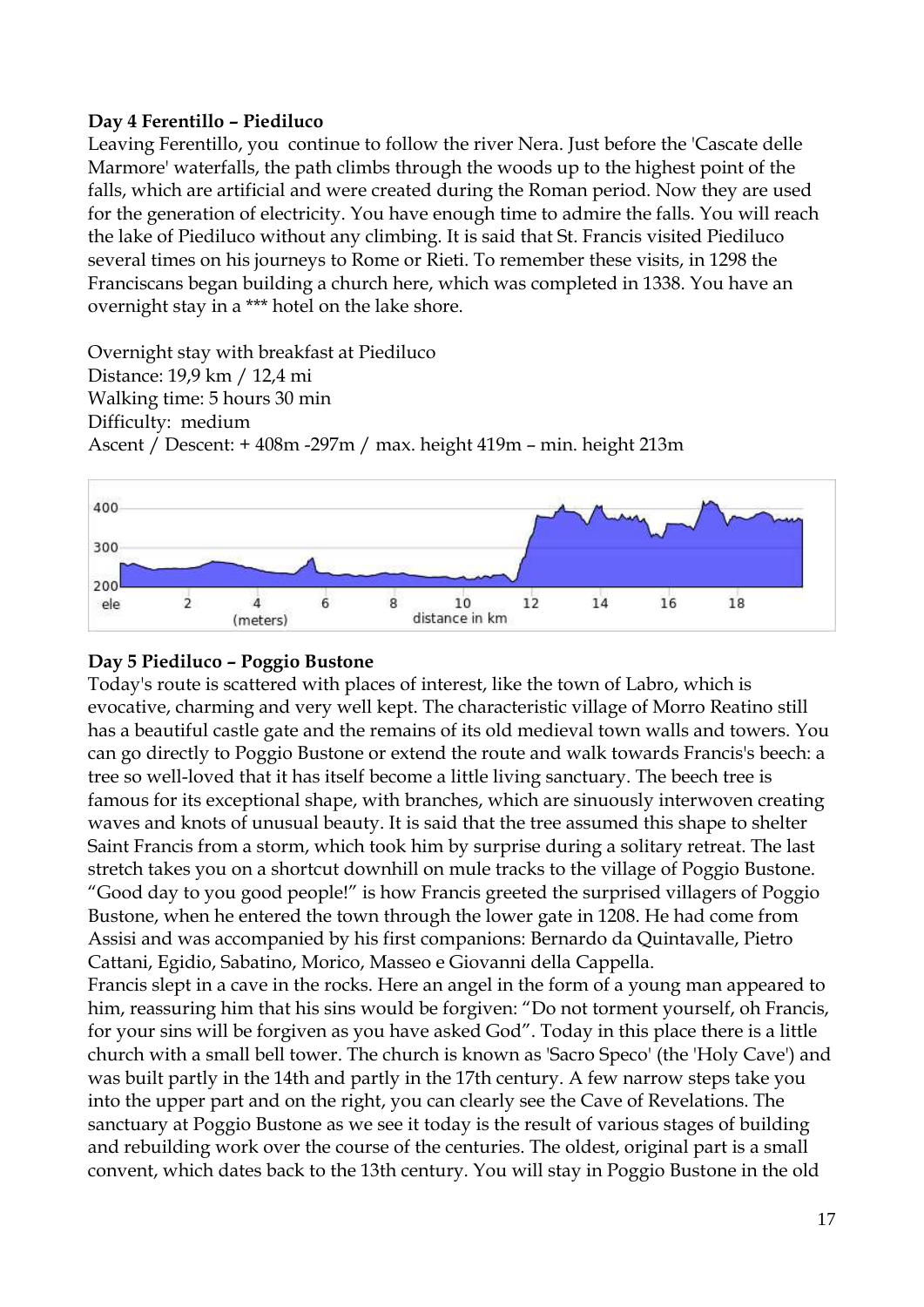centre of town. In case the B&B is full you will be transported by vehicle to a \*\*\*\* hotel in Rieti.

Overnight stay with breakfast at Poggio Bustone Distance: 21 km /13 mi or 19,3km /12 mi Walking time: 6.30 or about 5 hrs 45 min Difficulty: heavy Ascent - Descent: + 847m - 513m or 780m -446m



## **Day 6 Poggio Bustone - Rieti**

If you do not have your overnight stay in Poggio Bustone, after breakfast you will be brought back by vehicle to Poggio Bustone. Today's walking takes you to Rieti, passing through the enchanting Cantalice and the sanctuary of La Foresta. You pass not far from Monte Terminillo, on which you have a nice view. The first village you come across is Cantalice, which is perched on a hill with the houses overlapping right up to the highest point where the Torre del Cassero stands proudly. This village was the birthplace of San Felice di Cantalice, who is remembered for the miracle of the water source, said to have taken place in the spot where the sanctuary of S. Felice dell'Acqua stands today. The next section of the Via di Roma will take you to the sanctuary of La Foresta, which the bishop of Rieti donated to the Friars Minor in 1648. In the summer of 1225, on the invitation of Cardinal Ugolino, Saint Francis stayed here for 50 days to treat his eyes. After about 5 hours of walking, you will arrive in Rieti, your final destination of this stretch. Rieti is surrounded by greenery and enjoys a pleasant coolness thanks to the waters of the river Velino. You will be able to wander around the streets of this splendid town and enjoy a tasty dinner in one of the many characteristic local restaurants. A guided tour of underground Rieti is available for anyone interested (to be booked online in advance). Your overnight stay will be in a \*\*\*\* hotel in the town centre.

Overnight stay with breakfast at Piediluco Distance: 17 km / 10,6 mi Walking time: 5 hrs 10 min Difficulty: medium Ascent-Descent: + 288m - 624m/ max. height 746m – min. height 390m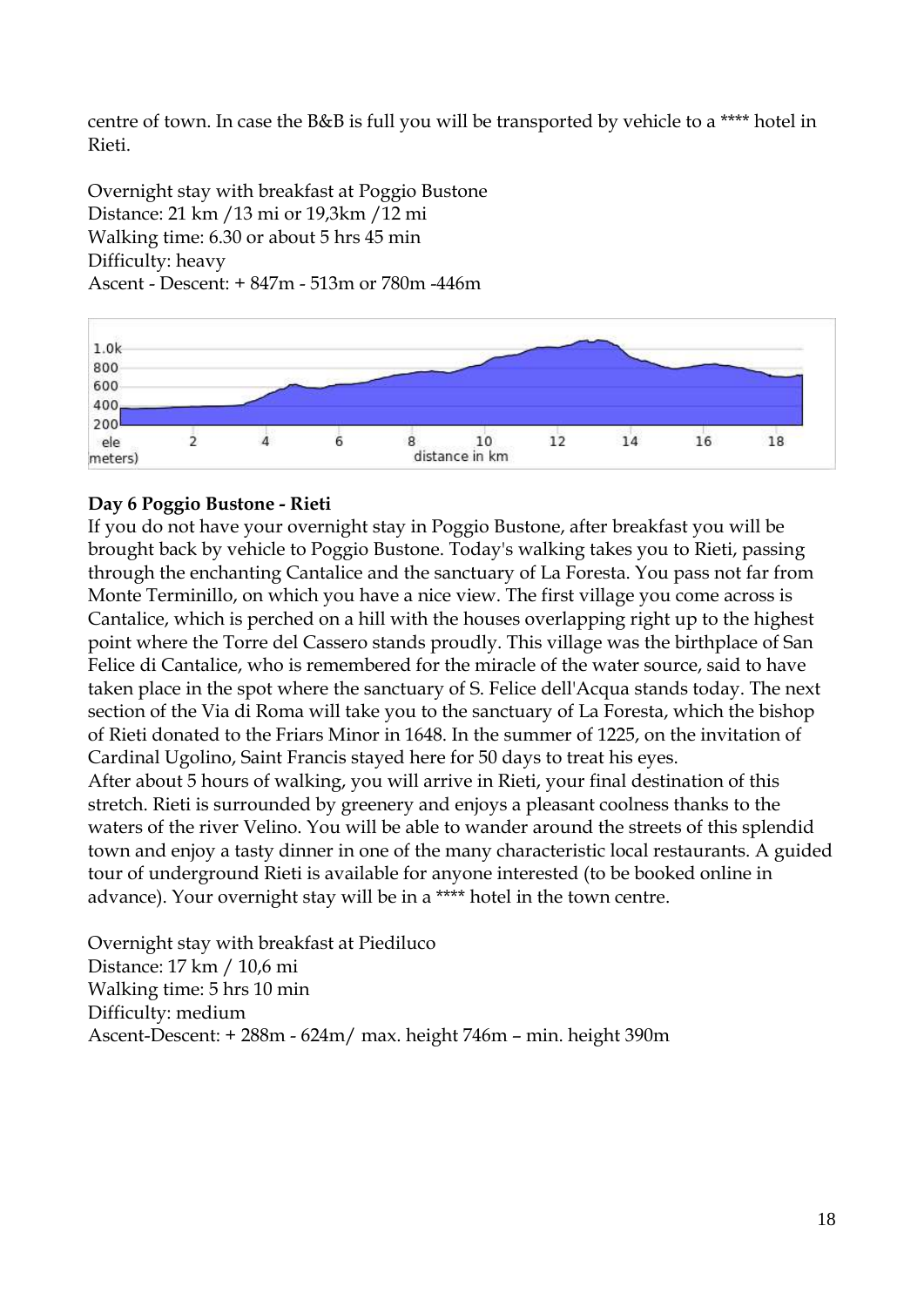

## **Day 7 End of tour after breakfast**

Today after breakfast end this tour along the trails of Saint Francis, leaving Umbria and entering Lazio…or you continue your pilgrimage walk towards Rome.



## **Daily program Stage E**

## **Day 1 individual arrival at Rieti**

The town centre rests on a small hilltop, commanding a wide plain at the southern edge of an ancient lake. The area is now the fertile basin of the Velino River. Rieti, the Sabine Reate, is a quiet town with many interesting sites. A part of the town is still surrounded by the town walls with characteristic round and square towers and it has five town gates. Worthwhile to visit is the roman cathedral Santa Maria with beautiful frescoes, the 13th century Sant'Agostino church, the 13th century S.Francesco church and the palazzo vescovile ("Bishops Palace"), whose construction begun in 1283. Noteworthy are the loggia and eight Renaissance-style windows from 1532. You stay in a \*\*\*\* star hotel in the town centre

Overnight stay with breakfast at Rieti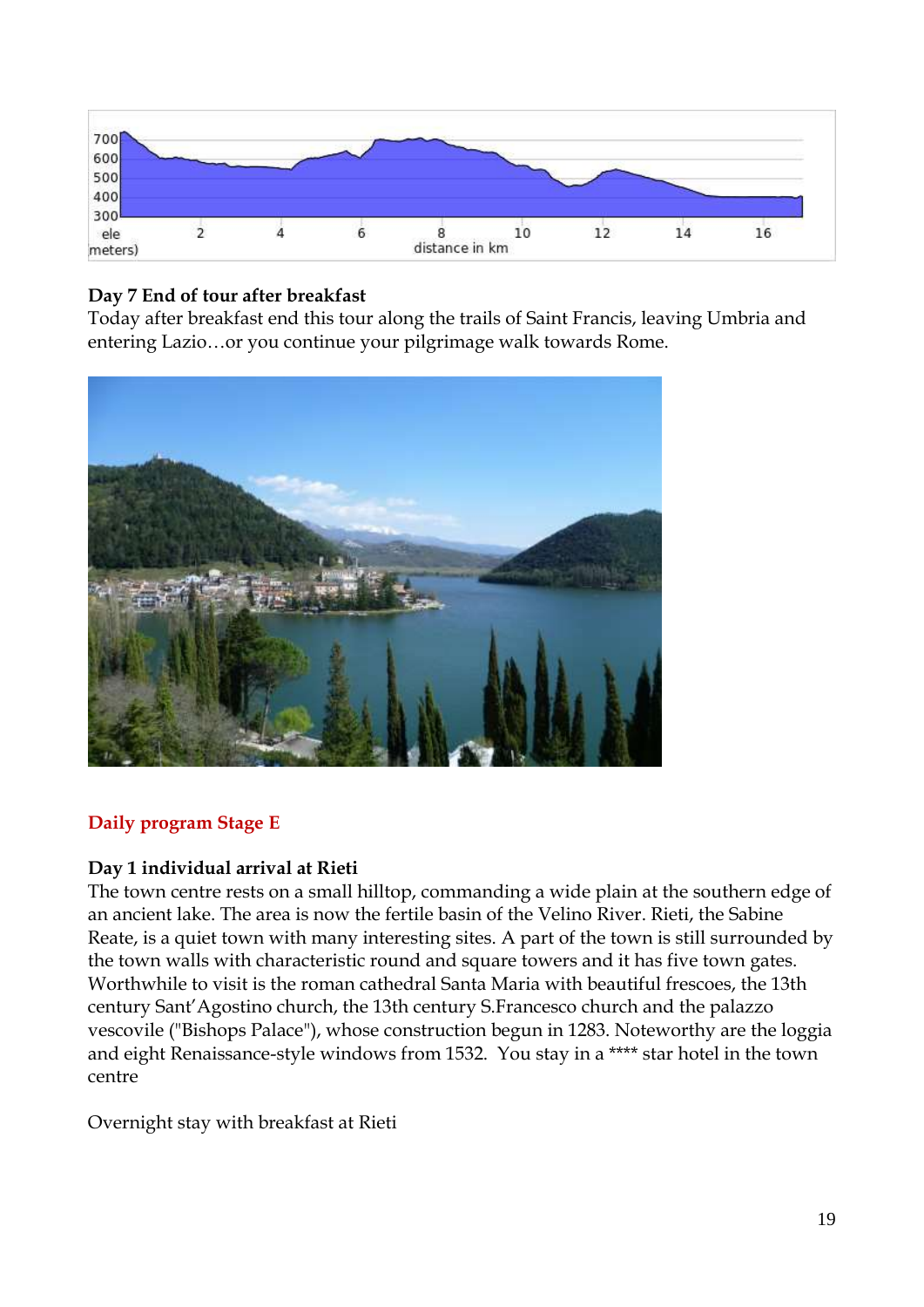## **Day 2 Rieti – Poggio San Lorenzo**

Leaving Rieti today you will get to know a part of the Via Salaria (the Salt Road) which connected in Roman times the Tyrrhenian coast with the Adriatic coast. Along the way, you will come across the pretty medieval village of Ornaro Alto and the characteristic medieval village of Poggio San Lorenzo. The name of this village probably derives from the 4th century when Sant' Emidio stopped here to preach about the martyrdom of San Lorenzo (Saint Lawrence). Sant'Emidio's words made such a mark on the people that they decided to rename their village. The village centre and the town walls date back to the Roman period. You stay in a Holiday farm 'agriturismo' with restaurant and swimming pool

Overnight stay with breakfast and dinner at Poggio San Lorenzo Distance:21,7 km /13,5 mi Walking time: 6hrs Difficulty: medium to difficult Ascent and Descent: + 533m -412m/ max. height 647m – min. height 390m



## **Day 3 Poggio San Lorenzo – Ponticelli**

The scenery is particularly beautiful today thanks to the combination of ancient oaks, the archaeological area of the ancient Sabine town of Trebula Mutuesca and the church of Santa Vittoria, which rises up on the hillside. Vittoria is said to have been a Roman noble girl who lived in the 3rd century AD and refused to wed a rich patrician. She consecrated herself to God. She died in exile in Trebula Mutuesca, where her sarcophagus is now housed in a church. A lot of salvaged building materials from Trebula Mutuesca were used to build this church, which is a little gem of Romanesque art revised over the centuries. Inside the church is a cistern where water miraculously sprung up when Vittoria died here as a martyr.

Continuing on your way you will reach the village of Poggio Moiano, which rests at the foot of Mount Moiano. This village is famous for the floral pictures created for the solemn procession during the Feast of the Most Sacred Heart of Jesus (the last Saturday in June). Also in the area protected by the Lucretili Mountains is the village of Scandriglia, another little marvel that you will encounter today. Scandriglia is known largely for a tragic event: the martyrdom of Saint Barbara in the year 290. Several places are worth visiting in Scandriglia: the 15th century Palazzo degli Anguillara is a grand building with fine renaissance architecture and some late gothic features. Preserved in the building are some frescoes ascribed to the school of Antoniazzo Romano.

At the end of the day, you can visit the sanctuary of Santa Maria delle Grazie, which has welcomed a good number of saints: Blessed Bonaventure of Barcelona, Saint Leonard of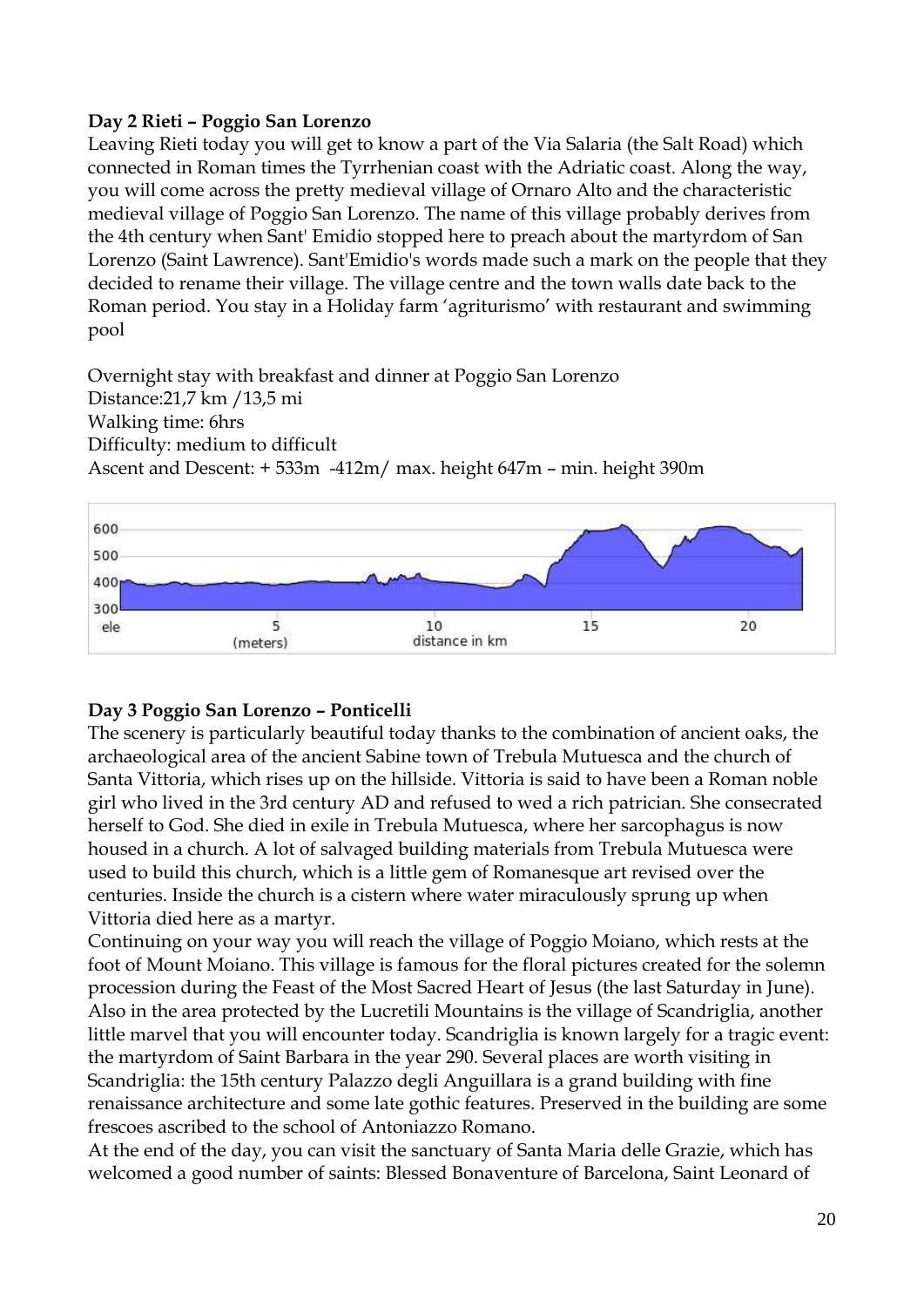Porto Maurizio, the Venerable Jean-Baptiste Trunchet of Burgundy and Brother Angelo Savini of Ponticelli. You will stay in a B&B in Ponticelli

Overnight stay with breakfast at Ponticelli Distance: 21,1 km /13,1 mi Walking time: 6 hrs 25 min Difficulty: difficult Total Ascent-Descent: + 570m - 748m/ max. height 560m – min. height 329m



## **Day 4 Ponticelli – Montelibretti**

After breakfast you pick up your walk, where you left it yesterday. Today is a short day with not too much climbing. The route crosses the road for Nerola, where you can visit the Orsini castle, which is perched on a high rocky outcrop. Through the countryside, you go up to Montelibretti with its 10th century Palazzo Barberini. You can still see the defence walls of the town with lookout towers. The olive mills of Montelibretti might tempt you in for an olive oil tasting. Your overnight stay is in a B&B close to the old centre of town

Overnight stay with breakfast at Montelibretti Distance: 14,3 km / 8,9 mi Walking time: 4 hrs Difficulty: medium Total Ascent-Descent: + 292m - 389m/ max. height 362m – min. height 80m



## **Day 5 Montelibretti – Monterotondo**

You leave Montelibretti and soon the olive groves of the hills give way to vast orchards. At the end of your day's walking the Via Salaria will lead you to Monterotondo, where there is plenty to see: the basilica of S. Maria Maddalena (17th century), the church of Madonna delle Grazie (14th - 15th century) and the Palazzo Orsini - Barberini, where you can admire the dining room frescoed by the Flemish artist Paul Brill. Your overnight stay is in a \*\*\* hotel in the centre of Monterotondo.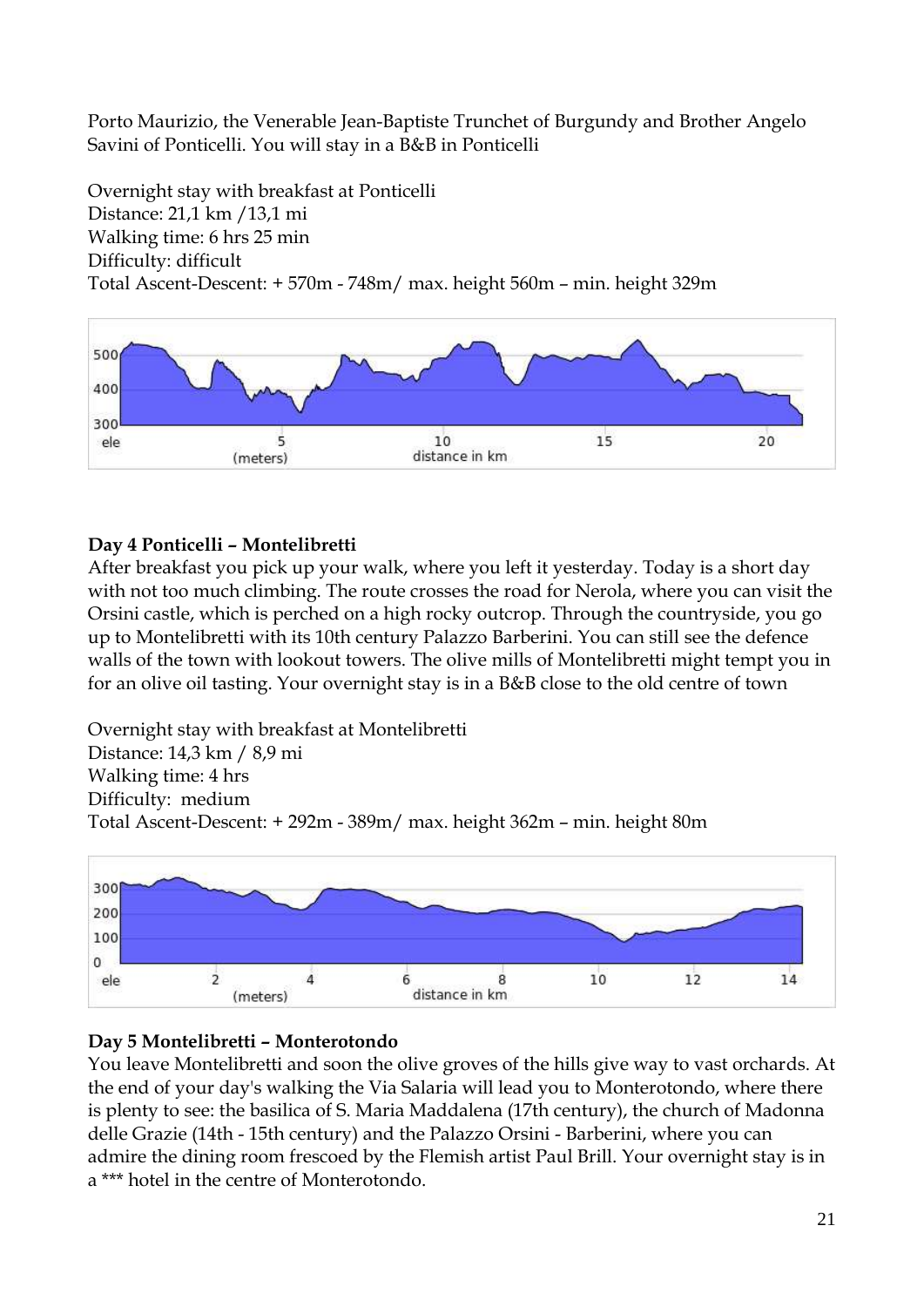Overnight stay with breakfast at Monterotondo Distance: 17,4 km / 10,8 mi Walking time: 5 hrs 15 min Difficulty: medium Ascent-Descent: + 233m - 316m/ max. height 232m – min. height 50m



## **Day 6 Monterotondo – Montesacro**

Today the route is mostly flat. You will enter the Natural Park of Marcigliana, a protected nature reserve that preserves all the charm of the Roman countryside with its gentle hills and valleys marked by deep ditches. The site of one of the most ancient towns of protohistoric Lazio, Crustumerium, was discovered here in the Marcigliana area. Leaving the Park behind you will find yourself approaching Rome, the climax of the Via di Roma. Suddenly the green will make place for the town of Rome. The end of today's walk brings you to Montesacro, a district of Rome founded in 1924. Among the places of interest is the Acqua Sacra water spring where many Romans come to fill up their bottles with mineral water straight from the source. You stay in a \*\*\* hotel or in a B&B.

Overnight stay with breakfast at Montesacro Distance: 18,5 km / 11,5 mi Walking time: 5 hrs Difficulty: medium Ascent-Descent: +245m -343m/ max. height 175m – min. height 35m



## **Day 7 Montesacro – Saint Peter**

We should say so many things about today's route! There is so much to see that it would take an entire guidebook to sum it up. You will pass near the Mosque and the 'Parco della Musica' auditorium which hosts the big musical events of Rome. You will cross one of Rome's oldest bridges, the Ponte Milvio (4th -3rd century BC). Continue along the right bank of the Tiber to the beautiful Ponte Sant'Angelo bridge, which since medieval times has been the most frequented route for pilgrims heading for Saint Peter's. Pass Castel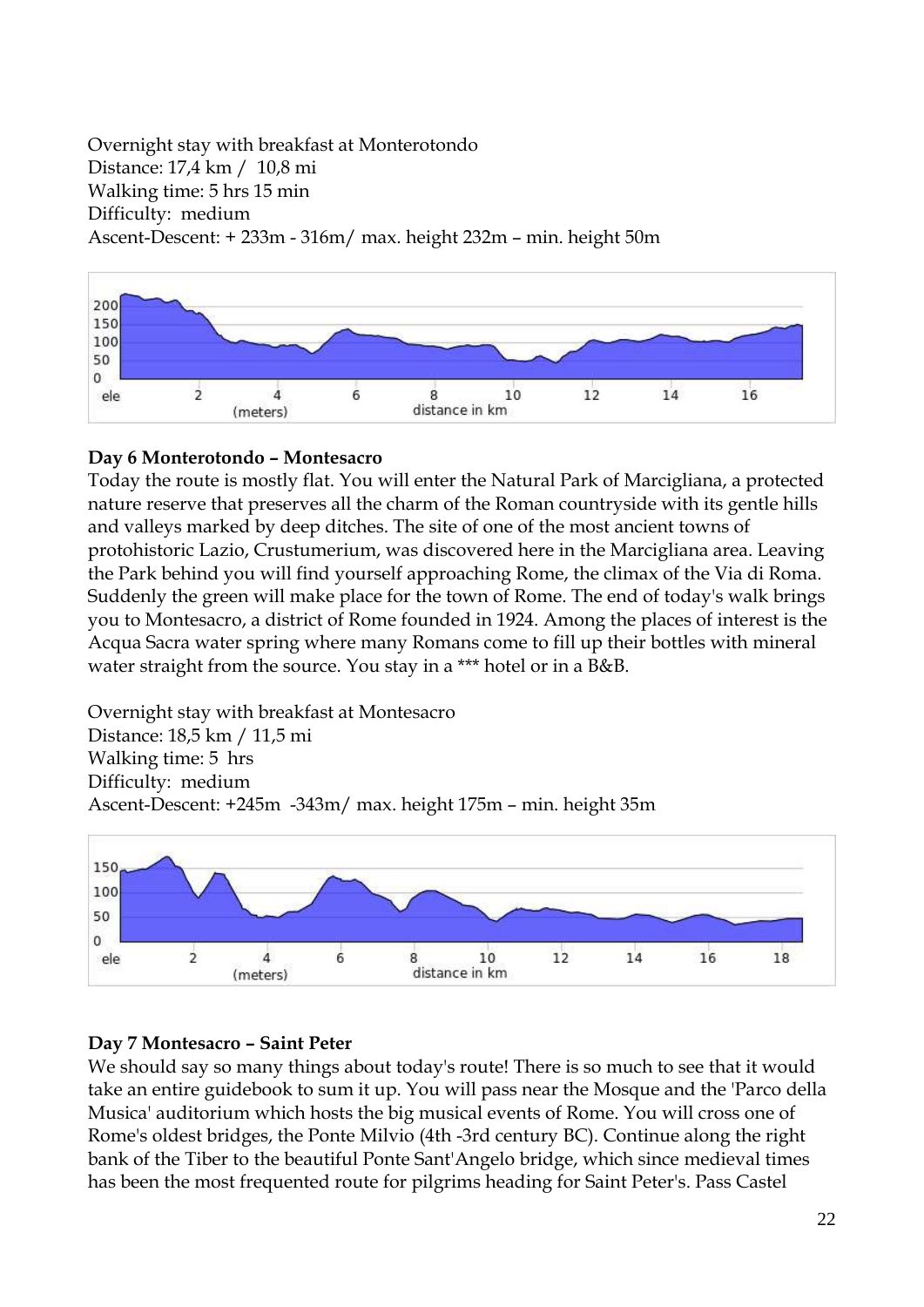Sant'Angelo and finally... perhaps tired but surely satisfied, you will walk along Via della Conciliazione to reach the impressive Basilica of Saint Peter, in the crypt of which is St. Peter's tomb: the end of your journey. You will have an overnight stay in a \*\*\*\* hotel or a religious house near the Vatican

Overnight stay with breakfast in Rome

Distance: 15,5 km / 9,6 mi Walking time: 4 hrs 15 min Difficulty: easy Ascent- Descent: + 60m - 86m / max. height 59m – min. height 15m



## **Day 8 End of the tour after breakfast**

Satisfied that you made it all the way up to Rome, you salute this beautiful town.



## **Hotels**:

Along the Way of Saint Francis, we use different kind of hotels, because often there is not much choice. It can be B&B, holiday farms, \*\*, \*\*\* or \*\*\*\* star hotels. In some towns, you can choose between standard and superior hotels.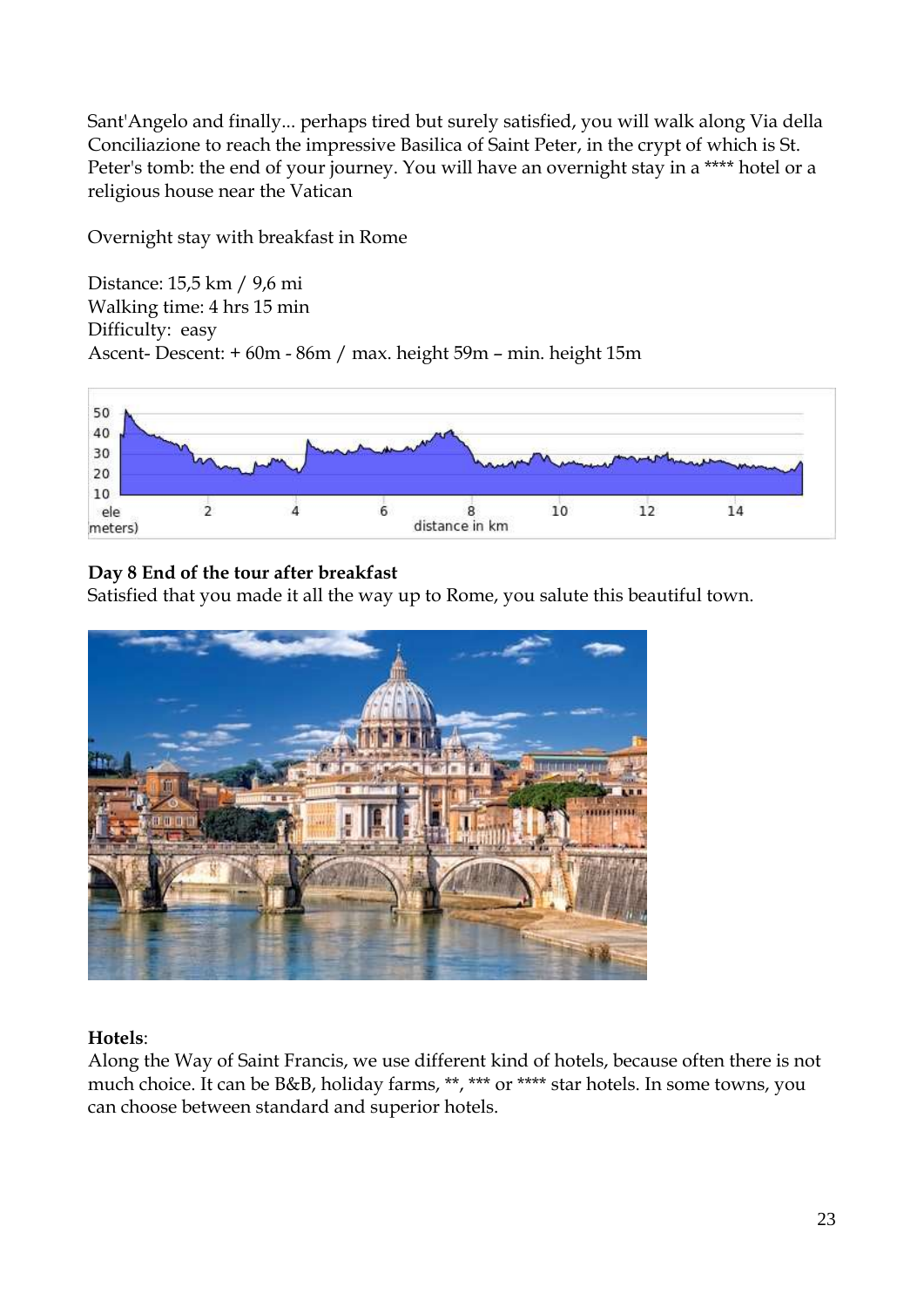#### **Rates per person 2022**: **STAGE A** Price in Euro In double B&B 595,00 In single B&B 715,00 Solo traveller 890,00 3rd person in triple room 3rd 955,00 Half board supplement (extra 6 dinners) 160,00 Discount no luggage transfers 80,00 Solo traveller discount no luggage transfer 160,00 **STAGE B Price in Euro** In double B&B + 1 dinner at Biscina 480,00 In single B&B + 1 dinner at Biscina 560,00 Solo traveller 685,00  $3<sup>rd</sup>$  person in triple room  $365,00$ Half board supplement (extra 3 dinners) 62,00 Overnight stay in Loreto with dinner and extra luggage transport in double room 75,00 Overnight stay in Loreto with dinner and extra luggage transport in single room 88,00 Discount no luggage transfers 80,00 Solo traveller discount no luggage transfer 160,00 **STAGE C Price in Euro** In double B&B + 1 dinner at Campello Alto 406,00 In single B&B + 1 dinner at Campello Alto 515,00 Solo traveller 550,00  $3<sup>rd</sup>$  person in triple room  $260,00$ Half board supplement (extra 4 dinners) 82,00 Discount without luggage transfers 65,00 Solo traveller discount no luggage transfer 85,00 Supplement Spoleto Festival 2 weeks end June beginning July p.p.p.n. 16,00 **STAGE D Price in Euro** In double B&B + 2 dinner (Patrico and Monterivoso) 570,00 In single B&B + 2 dinner (Patrico and Monterivoso) 662,00 Solo traveller 832,00  $3<sup>rd</sup>$  person in triple room  $385,00$ Half board supplement (extra 2 dinners / Rieti and Poggio Bustone only B&B) 47,00 Supplement Spoleto Festival 2 weeks end June beginning July p.p.p.n. 16,00 Discount without luggage transfers 195,00 Solo traveller discount no luggage transfer 150,00 **STAGE E Price in Euro** In Rome in \*\*\*\* hotel in double B&B 585,00 In Rome in \*\*\*\* in single room B&B 760,00 Solo traveller in Rome \*\*\*\* B&B 905,00 In Rome in religious house in double room B&B 545,00 In Rome in religious house in single room B&B 705,00